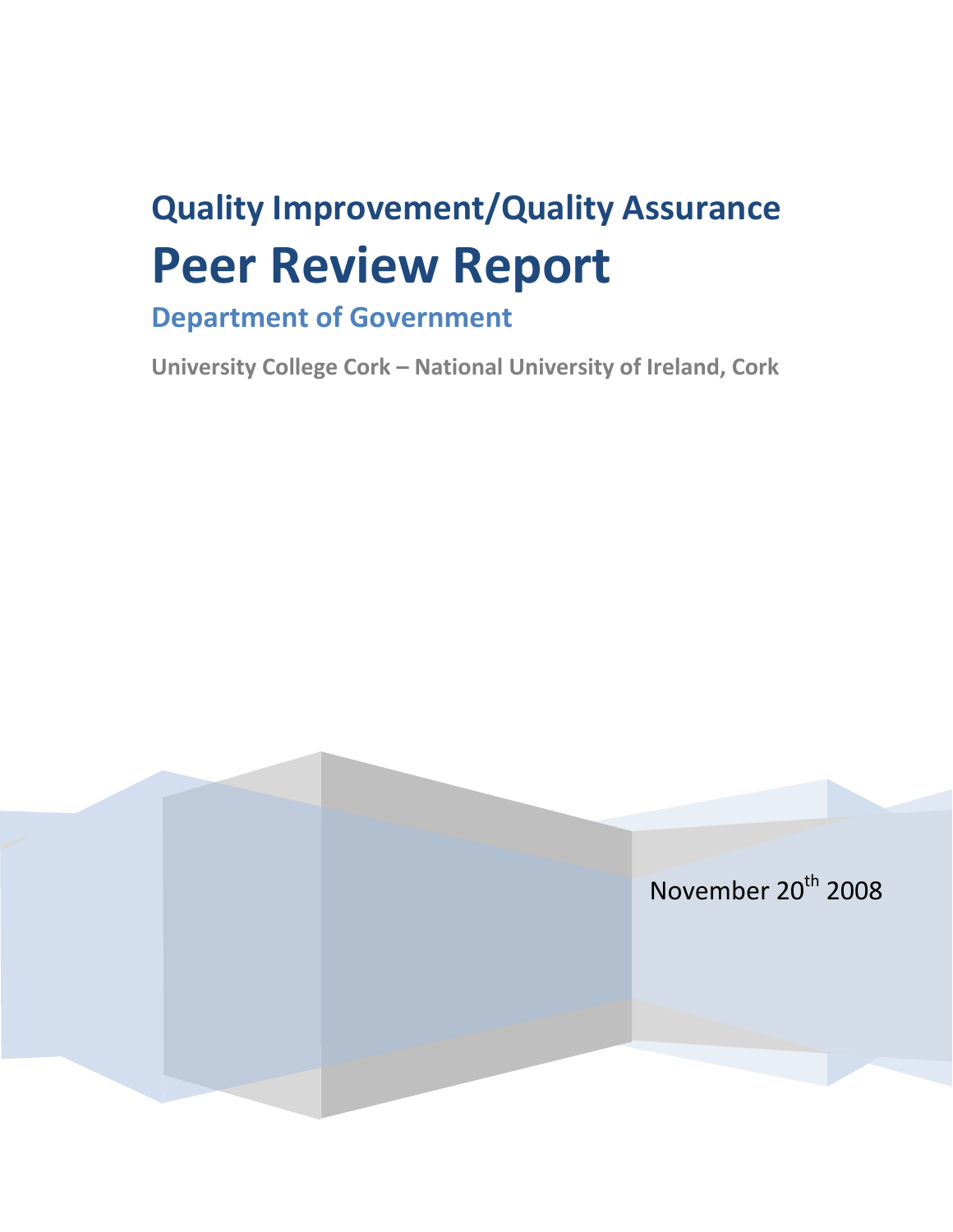# **TABLE OF CONTENTS**

<span id="page-1-0"></span>

| Departmental Coordinating Committee & the Preparation of the Self-Evaluation Report  16 |
|-----------------------------------------------------------------------------------------|
|                                                                                         |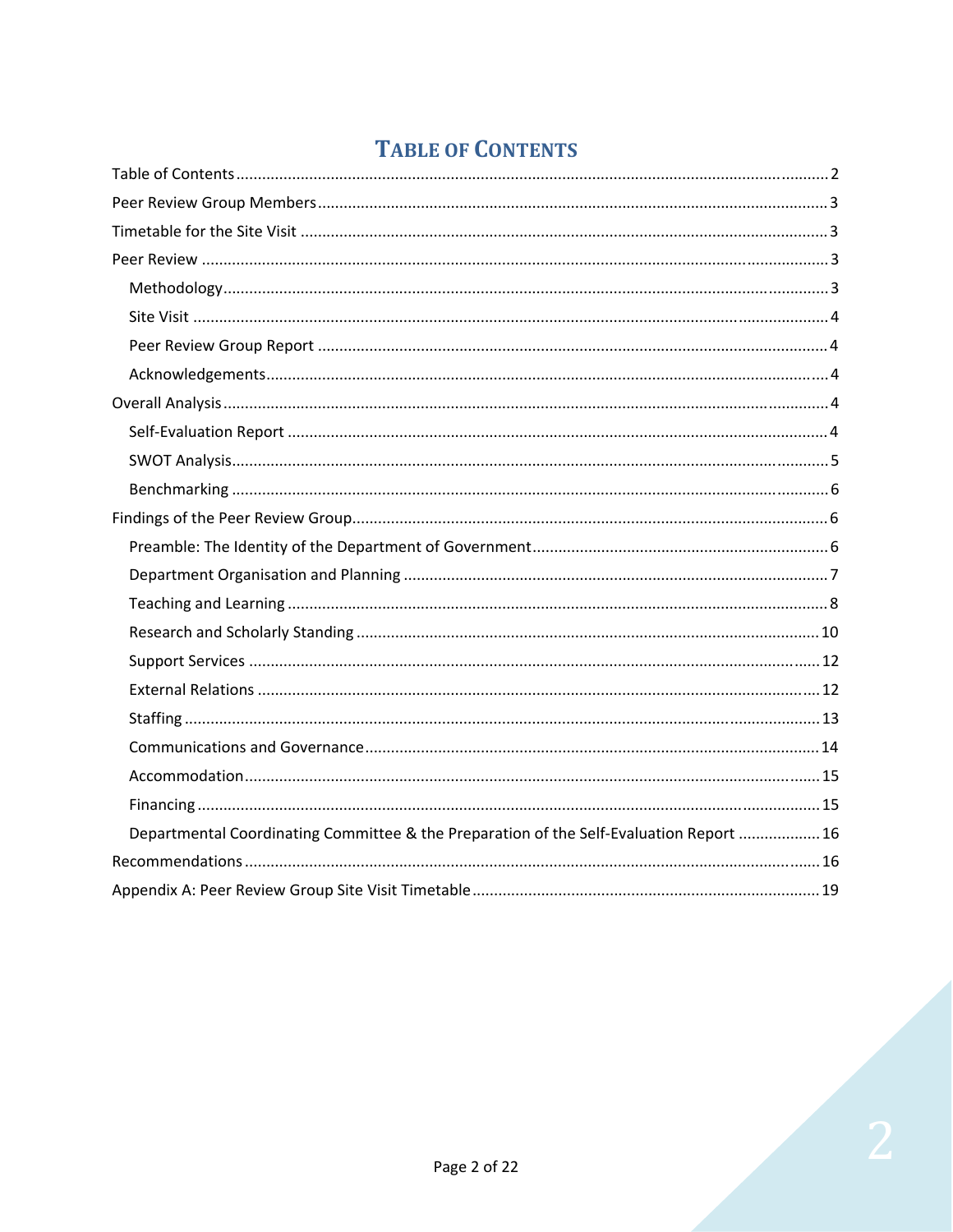# **PEER REVIEW GROUP MEMBERS**

<span id="page-2-0"></span>Professor John Benyon Institute of Lifelong Learning, University of Leicester, UK Professor David Denver (*Chair*) Department of Politics and International Relations, Lancaster University, UK Professor Yvonne Galligan School of Politics, International Studies and Philosophy, Queen's University Belfast, Northern Ireland Mr. Martin Hayes Director, Computer Centre, UCC Dr. Patrick Finnegan (*Rapporteur*) Department of Accounting, Finance and Information Systems, UCC

# **TIMETABLE FOR THE SITE VISIT**

The timetable for the site visit is shown in Appendix A. Although we found the timetable to be very intense, we considered it to be both appropriate and adequate. We found it regrettable that neither the Head of the College of Arts, Celtic Studies and Social Science, nor a representative, was available to meet us.

# **PEER REVIEW**

## **Methodology**

Except for meetings with individual staff (as indicated in Appendix A), the PRG worked as a group throughout the site visit. The group followed the assessment guidelines provided by the Quality Promotion Unit, and deferred to the disciplinary expertise of the external members of the PRG in assessing the performance of the Department in relation to international standards and best practice. Nevertheless, all the members participated in, and shared responsibility for, all aspects of the analysis contained in this report.

Page 3 of 22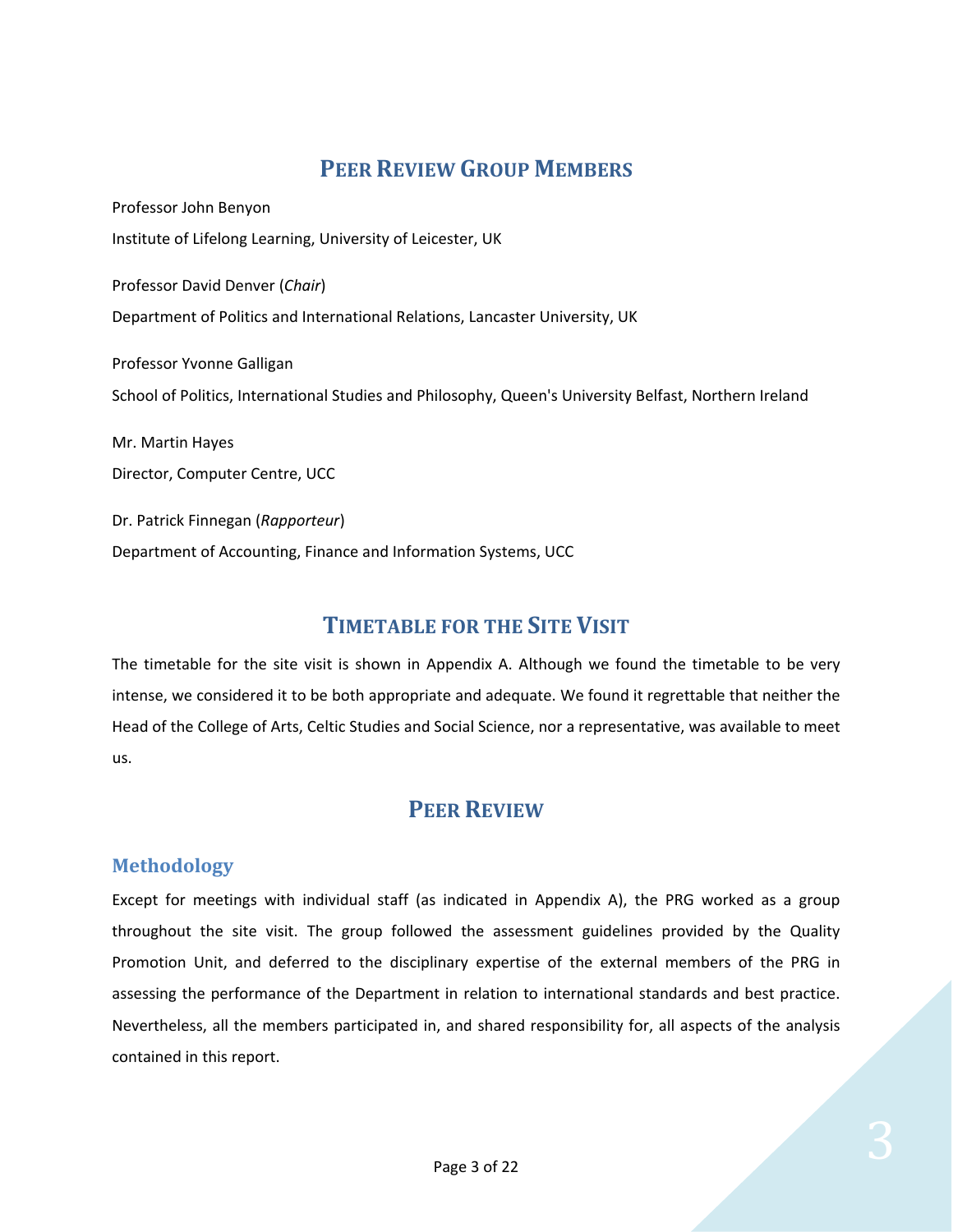#### <span id="page-3-0"></span>**Site Visit**

The Peer Review Group visited the Departmental facilities. We were impressed with the photographs on display relating to prominent visitors, as well as those capturing the successes of various staff members. This helps to provide a focal point for staff and students, and a visual identity for the Department. The site visit provided evidence on the issue of the availability of space reported in the SER. This will be considered later in the report.

## **Peer Review Group Report**

The PRG drafted the report during the afternoon and evening of the second day, and finalised the report by email subsequent to the visit. All members of the PRG agreed to the report before finalisation.

## **Acknowledgements**

We are grateful for the time and efforts of the staff of the Department of Government, the Head of the College of Business and Law, the Vice‐President for Academic Affairs, the Vice‐President for Research Policy and Support, the Finance Office representative, the Subject Librarians, researchers and students in the Department of Government, placement partners, employers, graduates, the Director of the Quality Promotion Unit and her staff. Our work was greatly facilitated by the openness of individuals and their willingness to provide information and to give us the benefit of their expertise. We would like to thank them all for their co-operation and hospitality.

# **OVERALL ANALYSIS**

#### **SelfEvaluation Report**

The self‐evaluation report (SER) was a self‐critical and reasonably reflective report, and the Department provided a comprehensive set of accessible documentation. Nevertheless, we formed the view that there was an element of repetition in the report, and that it failed to highlight all the significant issues that became evident during the site visit – particularly in the areas of research leadership and governance.

We believe that the mission statement provided in the SER deserved more consideration by staff prior to finalising the report. In addition, we would have liked to have seen more consideration of (i) the improvement of research administration in the Department and (ii) overseas placement opportunities, which is clearly a significant strength of the Department.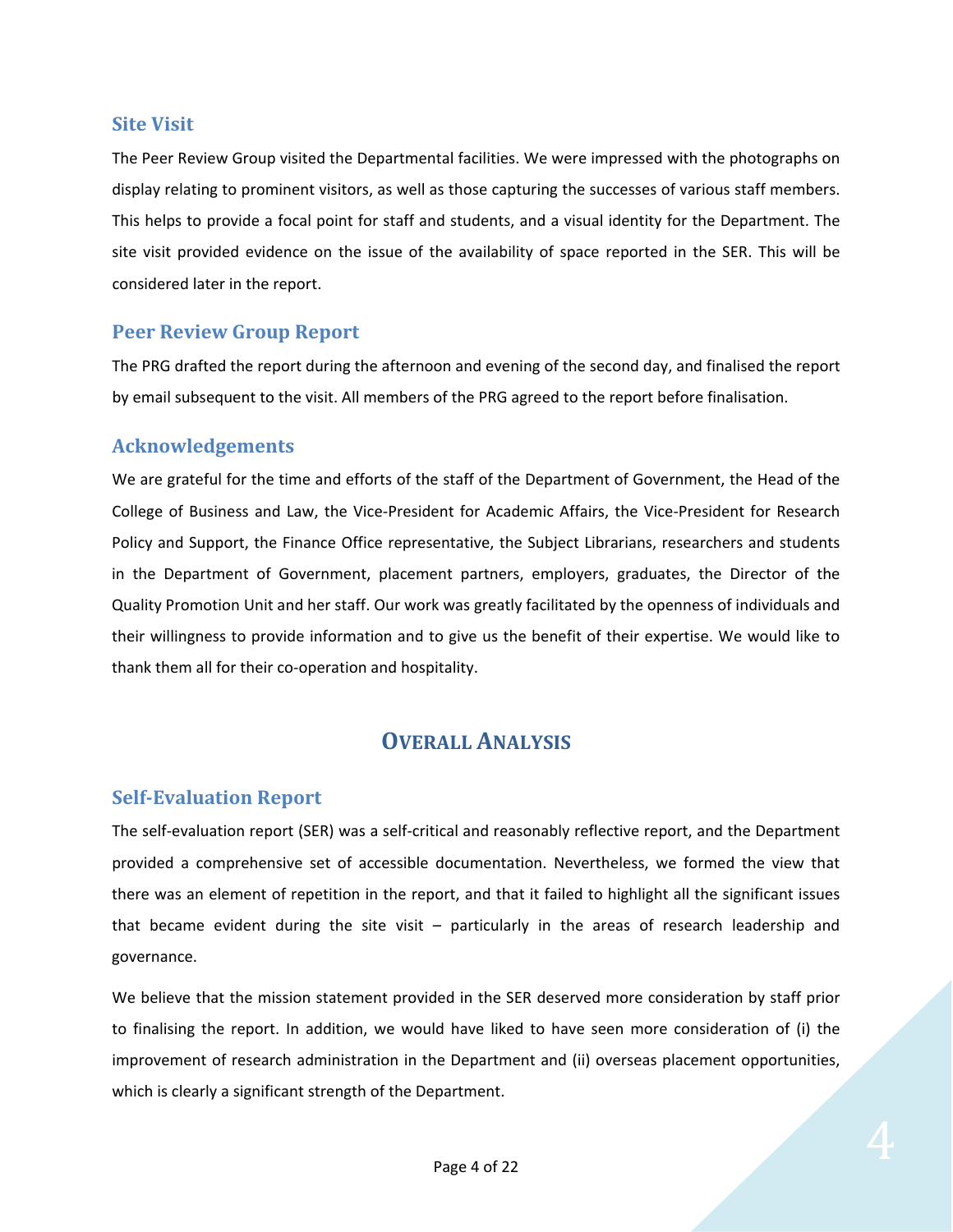#### <span id="page-4-0"></span>**SWOT Analysis**

The SER provided a very detailed list of strengths, weakness, opportunities and threats. However, there was relatively little analysis of these items. We believe that greater refinement of the SWOT analysis would have provided a more insightful picture of how the Department views itself and the issues that it faces. Based on the SER and the site visit, we see the key strengths, weaknesses, opportunities and threats as outlined in the following paragraphs. These will be elaborated upon later in the report.

We concur with the findings of the 2004 Group that "by all the standard measures, the Department of Government is a high achiever". In our opinion, the most significant strength of the Department is its strong and committed academic staff. This is reflected in various ways, such as the Department's ability to attract PhD students and the very positive postgraduate research culture evident in the Department. It is also evident in the excellent staff/student relationships (characterised by an 'open‐door' policy) and the quality of the programmes offered. The Department provides a very thorough grounding in the study of politics, combined with a number of attractive options. The Department has an attractive work‐ placement programme as part of the BSc (Government), especially overseas, and has maintained a significant contribution to the local community (e.g. public engagement with local government, work with prisoners, and activities with recent immigrants). In addition, there is a growing research output amongst academic staff as well as an impressive level of engagement with professional organisations.

A number of weaknesses are also evident. Research is not always given sufficient priority in internal arrangements and structures in the Department, and there appears to be a need for more proactive research leadership. Consequently, academic staff members (particularly early-career staff) have not been sufficiently purposeful in 'guarding time' for such work and this is in some ways reflected in research funding acquisition and research output, although we note that the Department has been successful in raising research grants in the past. In addition, we found that there is a significant nonacademic administrative load on college lecturers in particular. There is some evidence of a need for improved communication within the Department to reflect its increased size and workloads.

We believe that there are significant opportunities for the Department that would, if grasped, result in important benefits for both the Department and UCC. The Department could develop external partnerships (working with colleagues in UCC and elsewhere) to enhance research and funding competencies as part of a staff development initiative. There are also opportunities to rationalise undergraduate offerings while expanding postgraduate, JYA, and continued professional development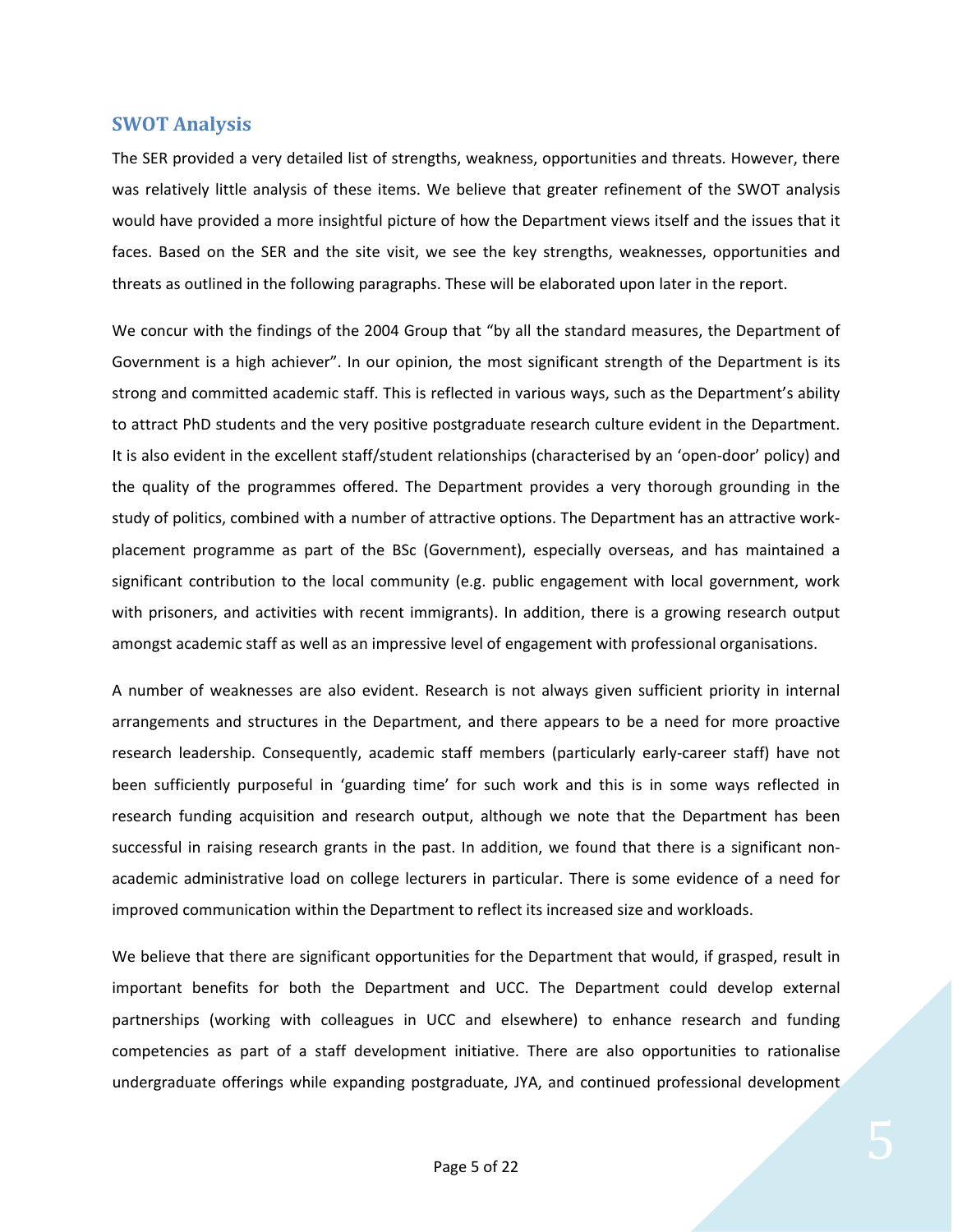<span id="page-5-0"></span>(CPD) programmes. We noted the success of activities organised for councillors, election candidates and civil servants and were also impressed by the personal letter of thanks we saw from the Taoiseach Bertie Ahern.

There are also some potential threats. The most significant one is the continuation of the existing disputes regarding the Politics discipline in UCC which is the cause of some incredulity elsewhere. In addition, the falling level of the CAO entry points for the BSc (Government) is a matter for concern, as is the uncertainty created by restructuring, financial cutbacks, and the lack of space for postgraduate students.

## **Benchmarking**

The Department compared themselves to the Department of Politics at the University of Exeter. We did not find the benchmarking statement particularly useful to the review exercise, and believe that choosing one of the many UK politics Departments with approximately twelve staff would have been more appropriate given the staffing profile of the Department of Government.

# **FINDINGS OF THE PEER REVIEW GROUP**

## **Preamble: The Identity of the Department of Government**

The last peer review of the Department (March 2004) reported as follows:

"It is of some concern… to find that the Department's members identify issues of recognition, status and standing within UCC as a major problem. This… relates to the professional self‐image and confidence of the members of staff, and to their perception of the reaction of key sectors of the University to the Department and its activities".

With regret, we must report that these comments apply *a fortiori* to the situation in 2008.

In all serious universities in the United Kingdom and North America (as well as elsewhere), Politics is recognised as an autonomous discipline with its own distinctive subject matter, methodology and national and international professional organisations. In UCC, it appears, the Department of Government is not allowed to use the word 'politics' to describe itself or its activities even though staff have been hired as Lecturers in Politics/Political Science and it is recognised universally outside UCC as an academic unit in the Discipline of Politics. This is plainly absurd. Indeed, it is almost beyond belief that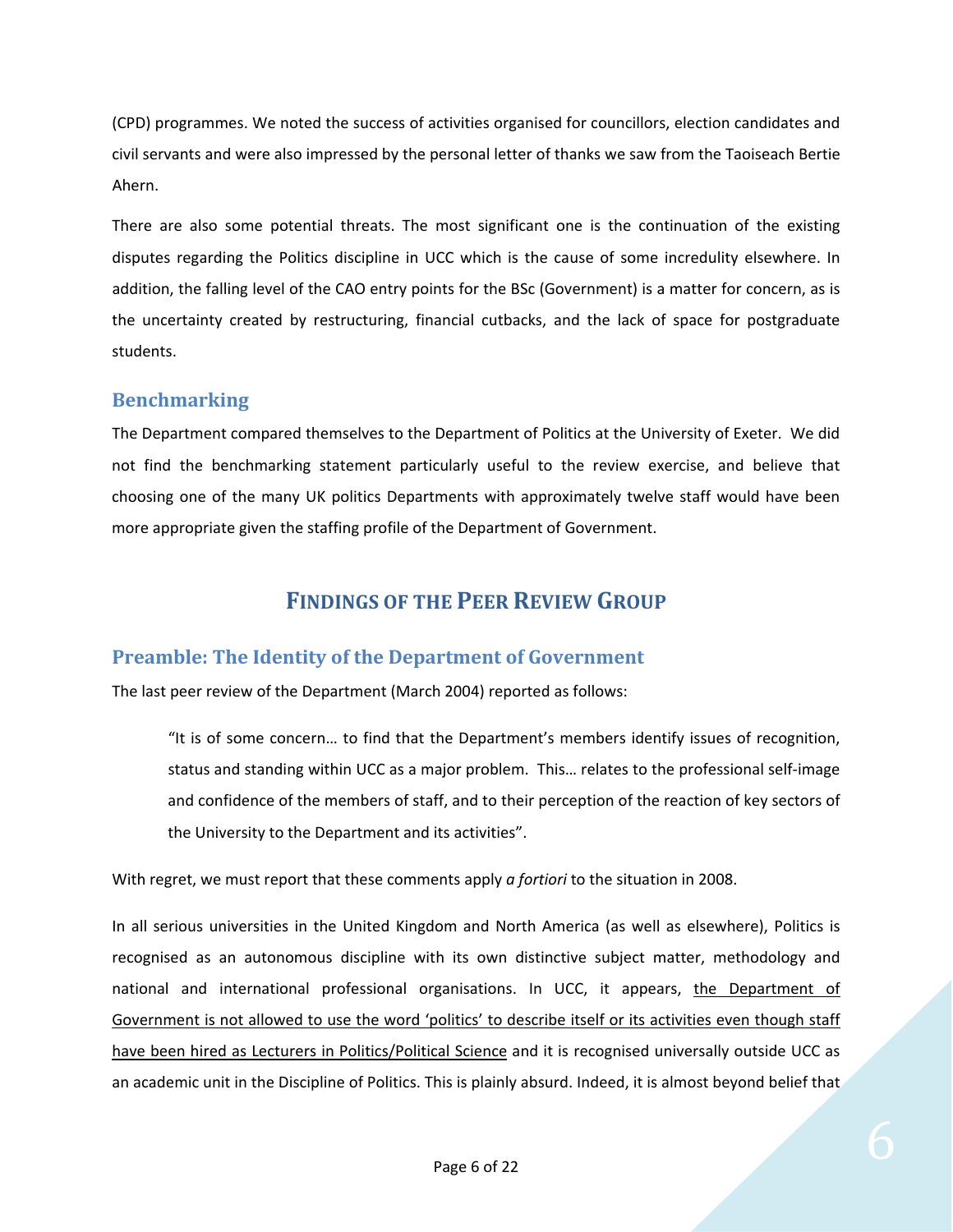<span id="page-6-0"></span>a member of the Department should receive an email (which we have seen) which advised, in respect of a particular initiative, that 'reference to Politics/Political Science/Political Leadership should be deleted from the proposal'. If this sort of thing became widely known it would seriously undermine the academic credibility of UCC in the field and the evident departure from common sense would surprise most people.

We understand the historical reasons that have led to this strange situation and the pressures that lead some to seek to maintain it. We also appreciate the difficulty of managing change. Nonetheless, the time has surely come to grasp the nettle and permit the Department of Government to flourish as the key unit involved in teaching and research in the Discipline of Politics. The danger, if there is no prospect of change, is that the University will start to lose some talented and productive departmental staff who are currently a significant asset. We were forcefully informed during interviews that under the present arrangements some of these staff currently feel demoralised and unappreciated.

Despite this, as will become clear in what follows, we are highly impressed by the overall quality of the Departmental staff and of the work that they do – in teaching, in research and publication, and in the local community, region and further.

#### **Department Organisation and Planning**

The Department has grown significantly in recent years (particularly since the last quality review in 2004). We are impressed with both the quality of the staff that the Head of Department has been able to recruit, and the many opportunities that he has created for the Department. It is not surprising therefore, that we found high levels of respect for the Head of Department amongst all staff. Overall, we found a good *esprit de corps* with ample evidence that individual staff members provide good support for their colleagues.

The expansion at College Lecturer level has resulted in a very flat organisational structure and a disproportionately high number of early‐career academics. This means that the Head of Department cannot call on a sufficient number of experienced colleagues in consolidating and developing the teaching and research profile of the Department. The two existing Senior Lecturers share some of the management tasks with the Head of Department, while also heavily involved in teaching, research and administration of departmental affairs within the Department and the University. Given the scarcity of senior staff to share the responsibility of running the Department, we note, with some concern, that a considerable non-academic administrative burden is being placed on early-career college lecturers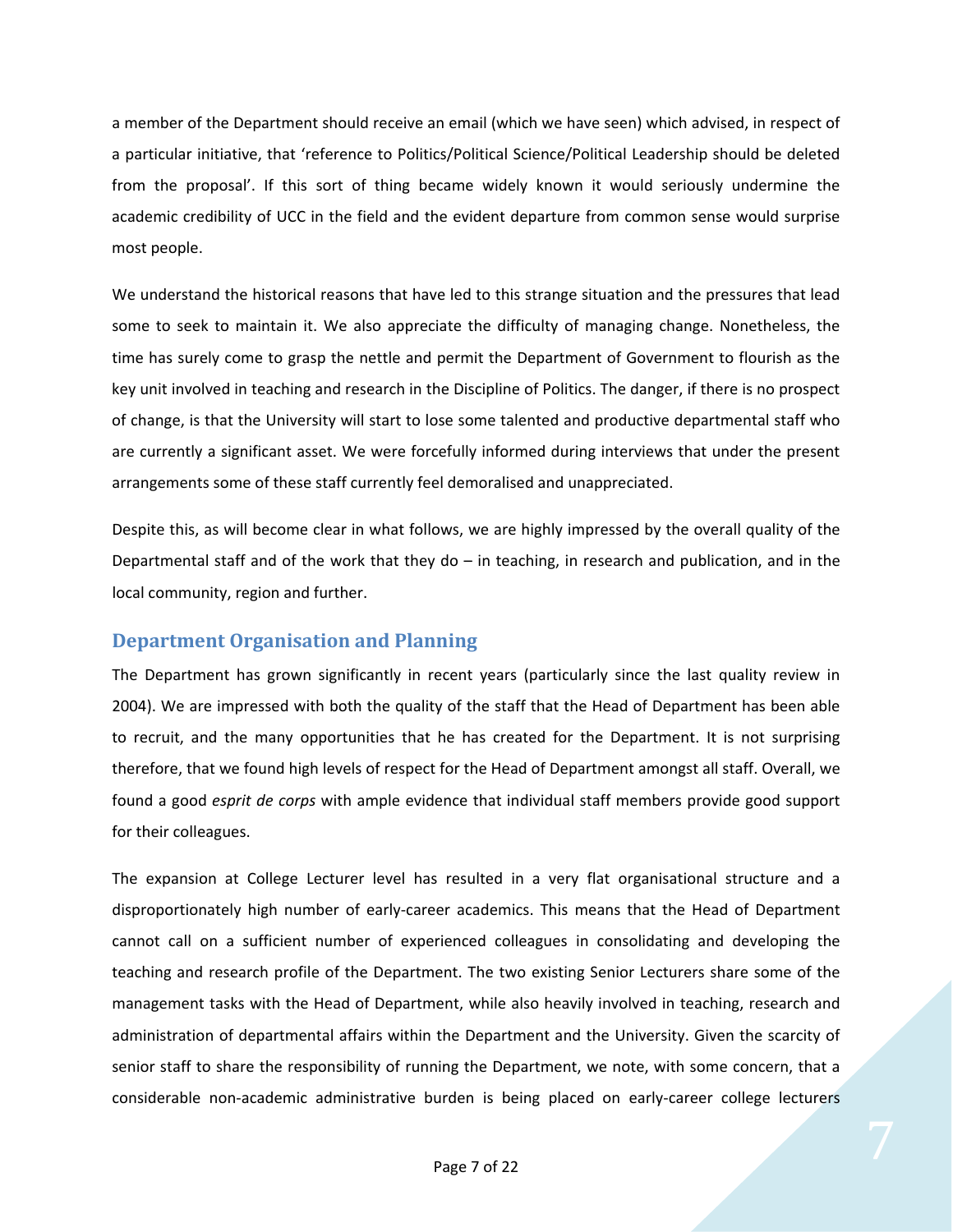<span id="page-7-0"></span>(particularly in relation to managing Departmental finances and organising placements) and on some contract lecturers. This is not to suggest that such staff have not performed well in these roles – indeed, there is ample evidence that they perform these roles extremely well. Rather we believe that such tasks are an undesirable distraction for those who should be exploiting their potential in the areas of teaching and research at this point in their academic careers. We believe that wherever possible these administrative tasks should be undertaken by administrative staff.

The Department has followed a strategy of pursuing available opportunities in relation to many of its activities, and has recorded some notable successes: particularly in relation to programme development and external relations. In our view the Department is not celebrating its successes sufficiently in its communications with the wider UCC and external communities. The profile of the Department could be significantly enhanced through more prominent use of the UCC and external media to publicise the impressive successes of the Department.

On the other hand, there is some reason to believe that the strategy pursued to date runs the danger of leading to a lack of focus in relation to some key areas of teaching and research. While, we see numerous opportunities for the Department, we believe that it may need to be more discriminating in relation to the opportunities pursued in order to ensure more focus on key objectives. We therefore would encourage the Department to establish priorities in relation to the available opportunities. In this regard, we were impressed with the Head of Department's vision for positioning the identity of the Department vis‐à‐vis the cognate departments in UCD and Trinity.

## **Teaching and Learning**

The programmes offered by the Department of Government are of at least a comparable standard to other Politics programmes in the UK and elsewhere, and in line with what would be expected from a reputable Politics Department. There are many innovative aspects to the programmes – for example, the placement opportunities in the BSc (Government) and the work with immigrant groups at Masters level. In addition, we commend the variety of the programmes that are offered.

The courses, in particular the specialist options, are taught by staff who are active in undertaking research which underpins teaching and the student experience. The staff are highly knowledgeable about, and up-to-date with, recent research which they then feed into their teaching. We are impressed by the commitment of the Department to teaching and learning and noted that many members of staff have gained Higher Education teaching qualifications and have presented papers on pedagogy.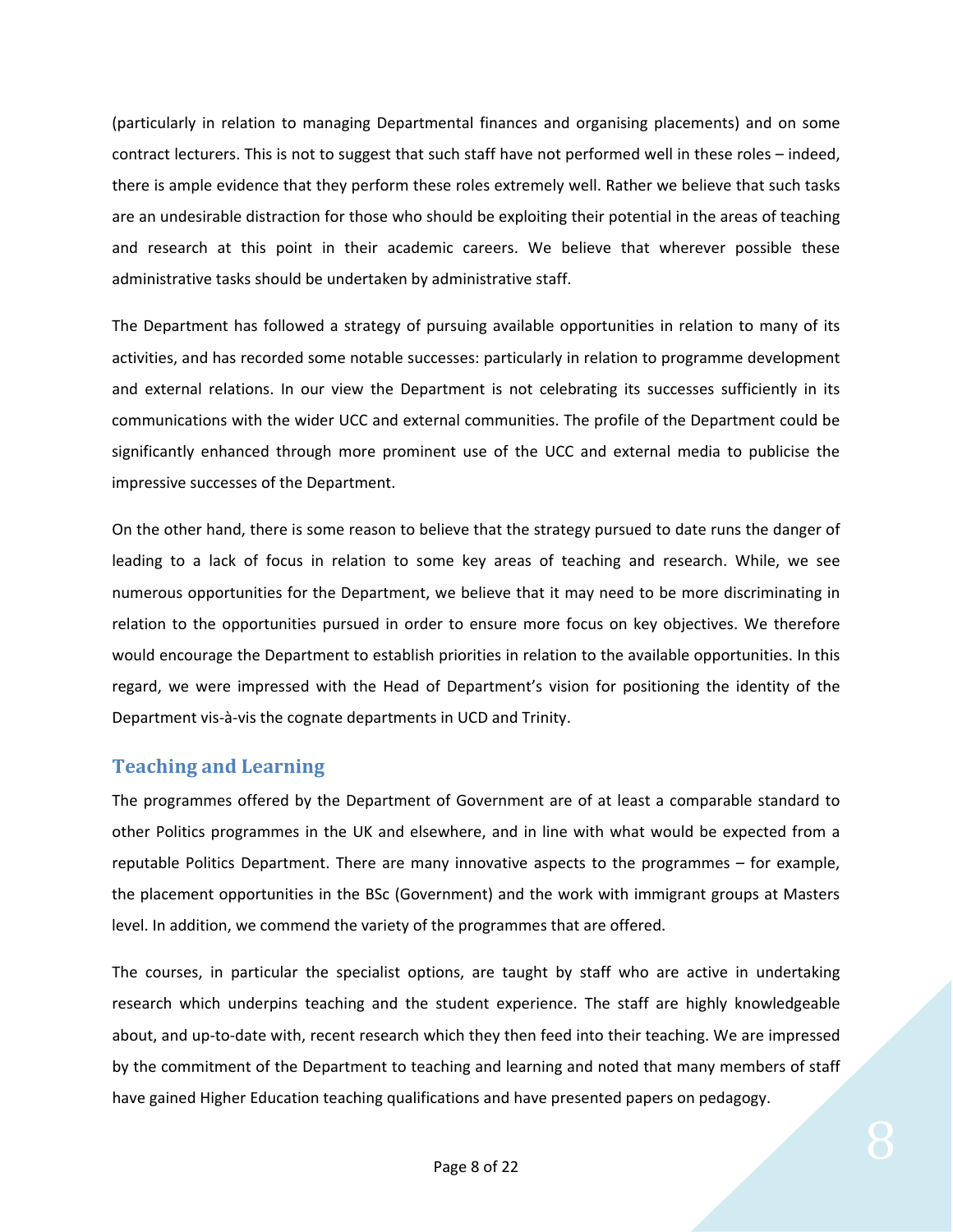We are highly impressed with the quality of all Department activities in relation to teaching and student support, and we noted the high level of mutual respect amongst staff and students. It is evident that staff members are investing a huge amount of time in teaching and student support, and we were extremely impressed with the positive comments from students at all levels and in both the Commerce and Arts faculties.

That said, we believe that the level of engagement with teaching and student support must be kept under regular review in terms of striking a balance with other activities. We concur with the findings of the 2004 PRG that in order to ensure adequate time for other activities, "the Department might have to reassess their open‐door policy for students". This policy was widely praised by students, including postgraduates, but there is an argument that staff need to set some limits on their availability in order to safeguard time for their own research and writing. Senior staff members in the Department need to be conscious of the need to balance teaching and student support with other competing demands on the time of academic staff. In particular, the range of modules offered, particularly options, should be regularly reviewed.

We noted that the entry level points for the BSc (Government) appear to be falling and this may adversely affect the quality of students undertaking the degree, and potentially the numbers going on to undertake postgraduate study. From our discussions with students, we have concluded that the programme may not be fully understood by secondary school students and their guidance counsellors. The Government programme does not seem to enjoy the same type of profile amongst this group as competing programmes in UCC or political science courses at other Irish universities.

We are conscious that the Department already undertakes outreach work with schools and colleges but we recommend that this should be reviewed and wherever possible increased. We believe that all academic staff in the Department should be involved in an enhanced programme of school visits. We suggest that talks for Leaving Certificate students should be organised in the September to January period (before the February CAO deadline), with talks for pre‐Leaving Certificate students arranged from January to April. This initiative would require the necessary support from administrative staff to organise the visits and coordinate the availability of academic staff.

As well as increasing school visits, the branding of the degree needs to be considered as part of the process of raising awareness. The term 'Government' is rather narrow in conveying the range of Politics and business modules offered to students on the programme, and this was confirmed during our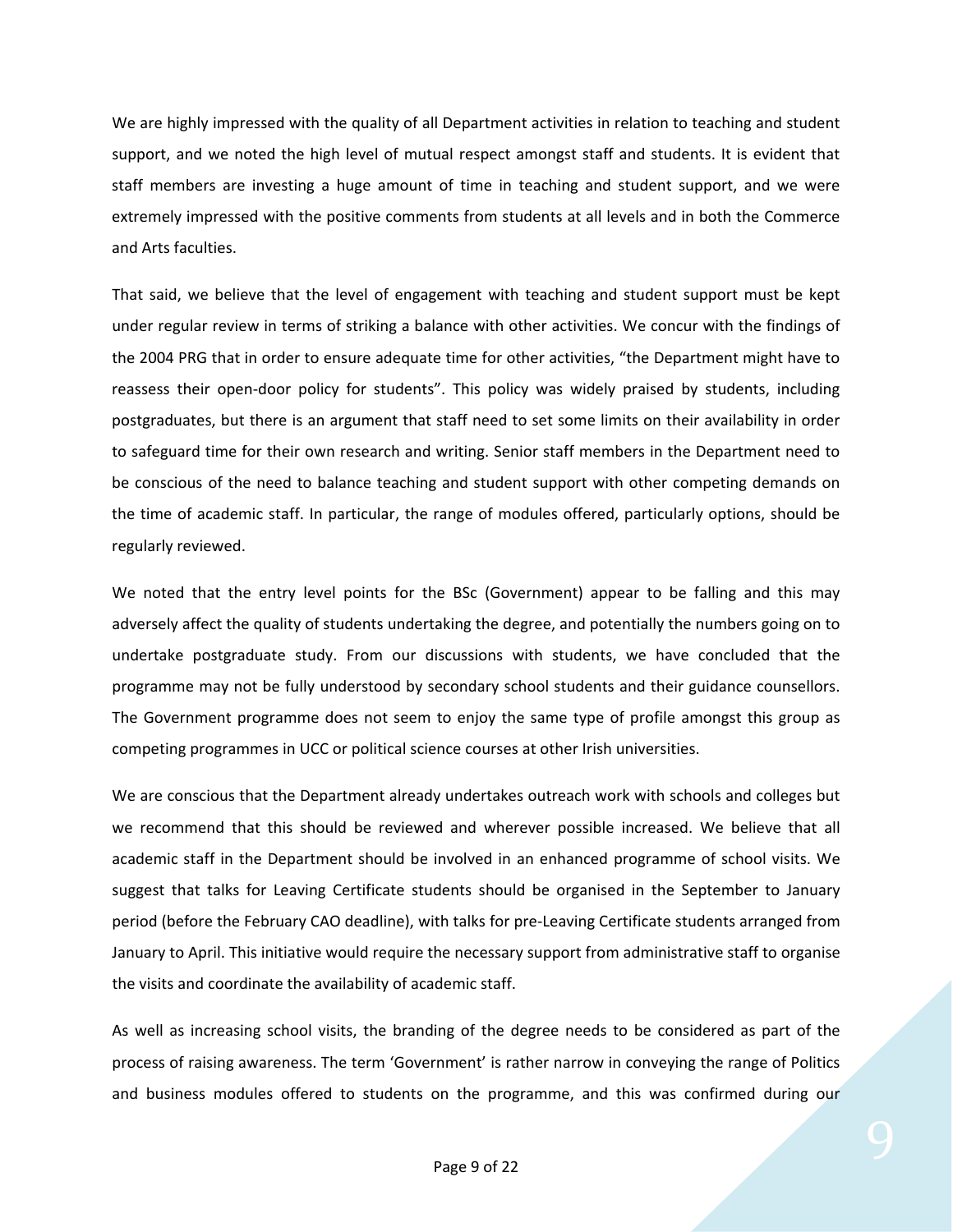<span id="page-9-0"></span>discussions with students. The issue of falling points should also be considered in terms of the number of places offered on the programme (in the short term at least). In examining issues associated with re‐ branding, raising awareness and the number of places, we would encourage the Department to explore strategic partnerships with other disciplines within UCC with a view to offering joint honours programmes. In particular, we would see potentially attractive offerings emerging in the areas of Legal and Political Studies (in co‐operation with Law) and International Political Science (in co‐operation with the languages Departments such as French, German and Chinese, as with the B.Comm (International)). Such options would also appear to be in keeping with the inter-disciplinary and international aims evident in both the strategies for the University and the College of Business and Law. Of course, progress with many of these possibilities depends on a resolution of the issues outlined in the Preamble around the use of the name 'Politics' by the Department.

#### **Research and Scholarly Standing**

Staff members in the Department have publications in various reputable journals such as *Contemporary Politics*, *Comparative European Politics*, *Representation*, *Journal of European Policy*, *Politics*, *Parliamentary Affairs*, *Irish Political Studies*, and *Regional and Federal Studies*. Staff members have also had books published by leading publishers (e.g. Gill & Macmillan, Palgrave Macmillan, Routledge, Longmans, Sage, Yale University Press, and Manchester University Press).

Staff members are also active contributors to leading international conferences including those of the Political Studies Association of the UK (PSA), European Consortium for Political Research (ECPR), American Political Science Association (APSA), Elections, Public Opinion and Parties Specialist group (EPOP), and the Political Studies Association of Ireland (PSAI). The level of this activity is highly commendable and compares very favourably with the best Departments elsewhere.

The success of the Department in attracting visiting academics (including Fulbright scholars) and its connections with leading universities in Europe and the USA (e.g. Universidad Rey Juan Carlos, Madrid and the University of California, Berkeley) is strong evidence of its growing international standing.

We were particularly impressed with the research output of the early‐career staff. Their achievements in this area deserve particular mention in light of their other commitments (teaching, student support, programme development, engagement with the community, administrative load etc). These staff have shown they have the potential for further achievements given the time and resources and we were pleased to learn that one member of staff has been awarded sabbatical leave during 2009. In order to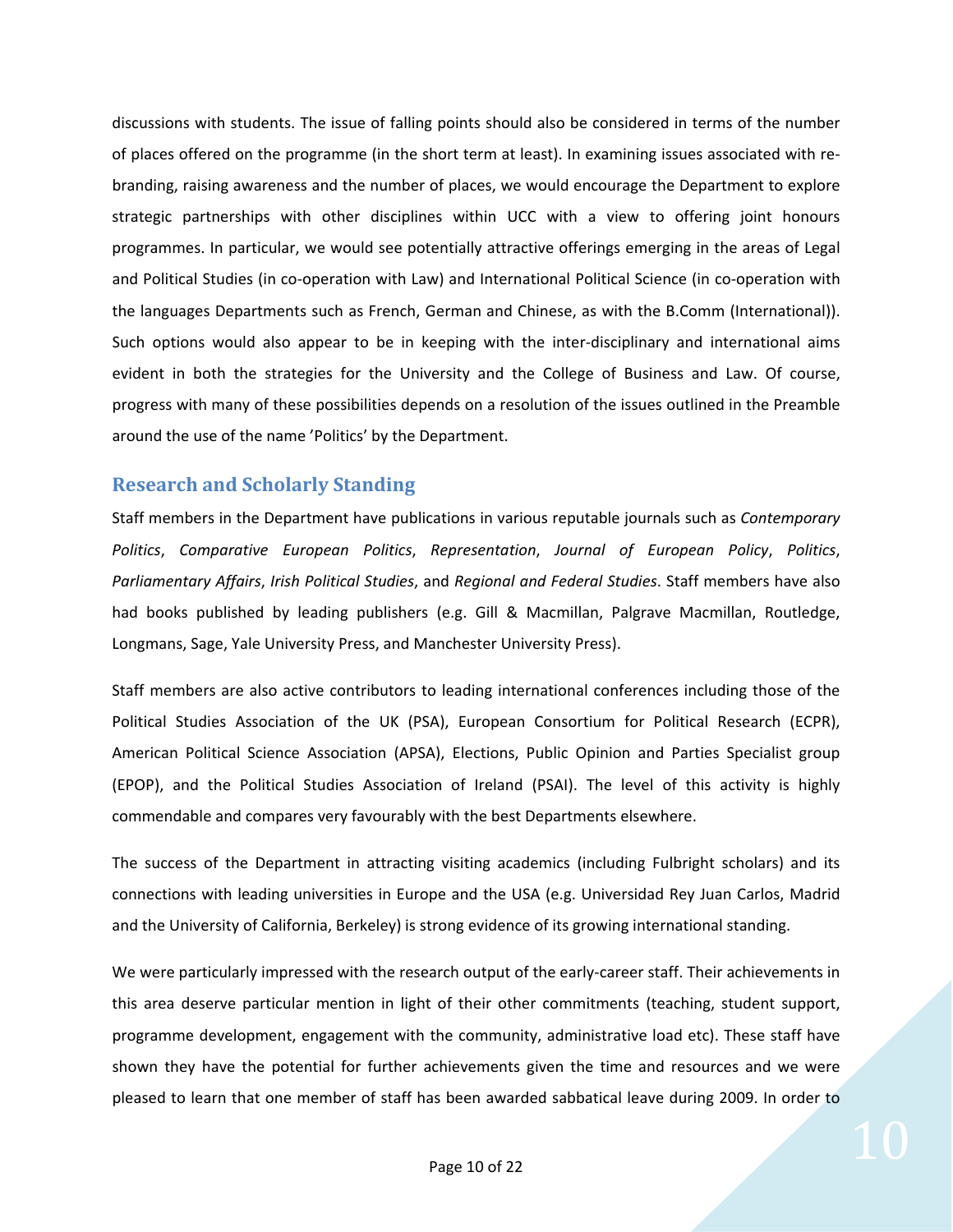continue to realise the potential we believe that strong research leadership is needed in the Department. In particular, we suggest there should be a designated Director of Research who would take the lead in further developing research strategy and activity in the Department.

There is also a need to have some regular Departmental meetings devoted entirely to exploring the research agenda and progress of early career staff. These meetings should encourage collaboration between staff and heightened levels of activity, for example in applying for research grants or preparing papers for publication. We see a significant role for the Director of Research in ensuring adequate time for planning and developing research activities, partnerships, collaborations, and publications, as well as encouraging the recruitment of postgraduate research students. This role therefore would need to be filled by a senior member of staff with significant research experience.

We believe that there is a strong argument for additional senior appointments (at Senior Lecturer/Professorial level) in the Department, given its current flat structure, the full workloads of the existing senior staff and the consequent unnecessary administrative load carried by early career staff. It is also possible that the Department could leverage its relationships with leading Politics Departments in the UK and USA to attract visiting professors to help provide research leadership and mentoring. In addition, we believe that more systematic arrangements for sabbatical leave should be put in place to allow academic staff (but particularly early‐career staff) to develop their research and publishing networks, for example by spending 6 to 12 months in leading universities elsewhere in Ireland or abroad. We understand that such opportunities are currently constrained by the Department having to guarantee adequate lecturing coverage for the staff member on sabbatical and this is something that is difficult given the high student/staff ratio.

We are impressed with the growth in the number of PhD students in the Department. The quality of this cadre of researchers is evident by the success in attracting Government of Ireland scholarships. While the Department offers some training in research methods/advanced topics, and encourages students to participate in generic postgraduate modules offered by the University, we believe that it would be appropriate for the Department to consider a more structured approach to doctoral education in line with UCC's policy (30 - 90 credits plus a thesis). In line with international practice and some doctoral programmes in UCC, we recommend that the Department should offer a Master's qualification to students who complete the structured part of the programme, but do not submit the PhD thesis. This would allow the Department to offer an M. Res., or similar, qualification commonly found in universities in other countries. We believe that this approach would (i) be a more efficient use of staff resources, (ii)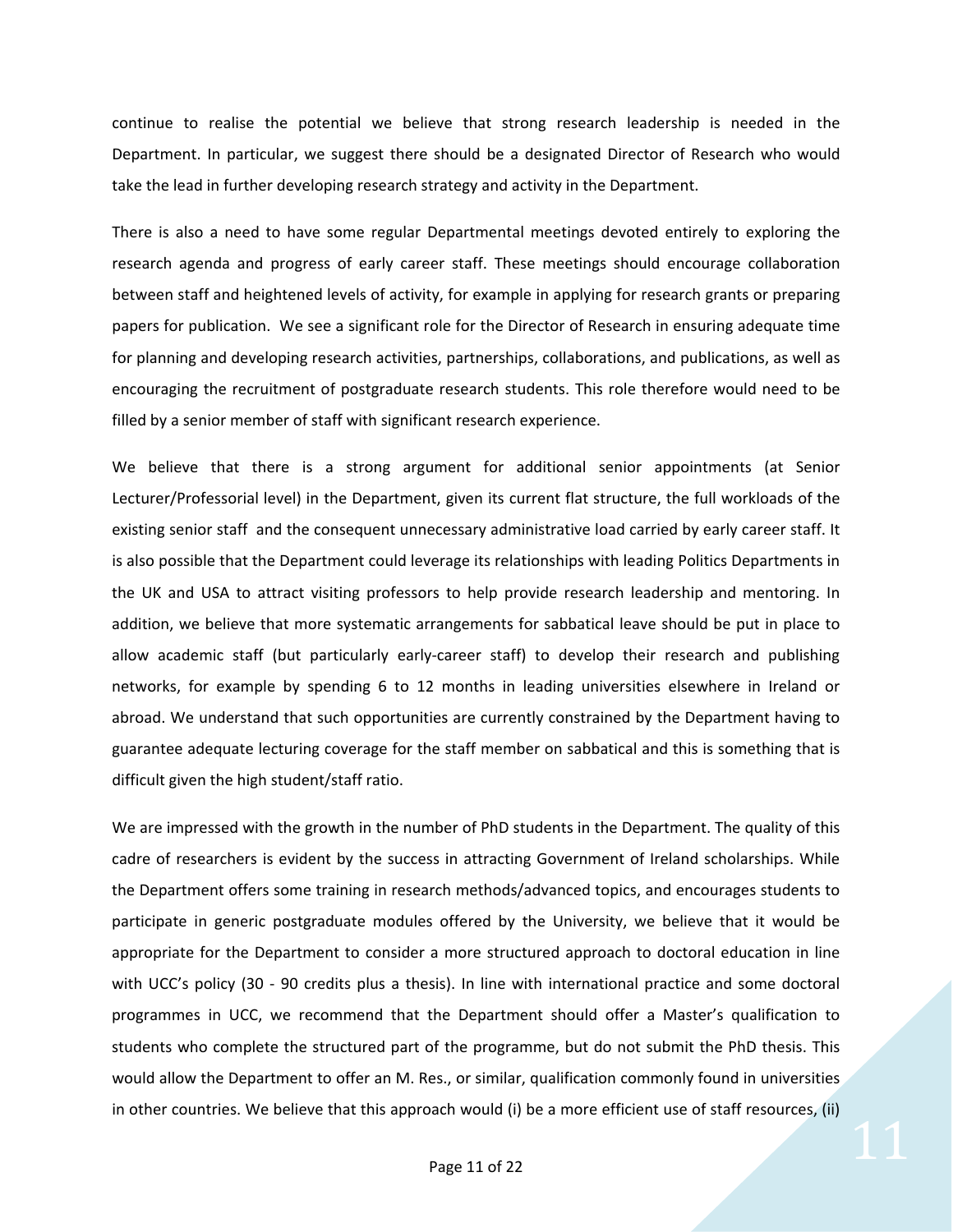<span id="page-11-0"></span>facilitate the introduction of additional instruction in areas such as political science research methods, and (iii) allow for further increases in the number of PhD students (and thus FTEs).

## **Support Services**

It is evident that support services for the Department of Government are of high quality. Students are very happy with the computing facilities provided and these facilities exceed the standards available in most UK universities. The Library services are excellent – we were impressed with the quality of the facilities as well as the range of books, journals, and electronic resources. However, the Library opening hours out of term are restrictive on postgraduate students, and should be extended until 10 pm. The Careers service has been very supportive of the Department, particularly in relation to the very successful placement programme. This has resulted in real benefits for UCC and the students.

We are particularly encouraged with research support developments through the ISS 21 initiative and acknowledge the help of staff in the Research Support Office in helping the Department launch a new electronic journal. However, while recognising that there have been some encouraging changes since the 2004 report, the Research Support Office still needs to be more proactive in support of the Department and perhaps the social sciences in general. Such support is particularly important for a Department, such as Government, that does not have a strong history of generating research funding nor sufficient numbers of senior academics available to provide advice to early-career staff on research funding. Additional support in this area should allow the Department take advantage of the significant funding available for the discipline (particularly through EU‐FP7). We would suggest that raising more research grant income should be a high priority for the coming period.

#### **External Relations**

As previously mentioned in the section on research and scholarly standing, we are very impressed with the strong relationships that the Department has established with others in the political science discipline nationally and internationally, and with community groups in Ireland. In this regard, the leadership provided by the Head of the Department is highly commended. Three members of the Department serve on the Executive Committee of the Political Science Association of Ireland (PSAI), including as President and Secretary. Staff members also serve on the executive committees of prominent international bodies, including the Executive Committee of the Political Studies Association (UK) and the Governing Council of the British American Security Information Council. All academic staff are members of the PSAI, and half are members of the Political Studies Association (PSA). This level of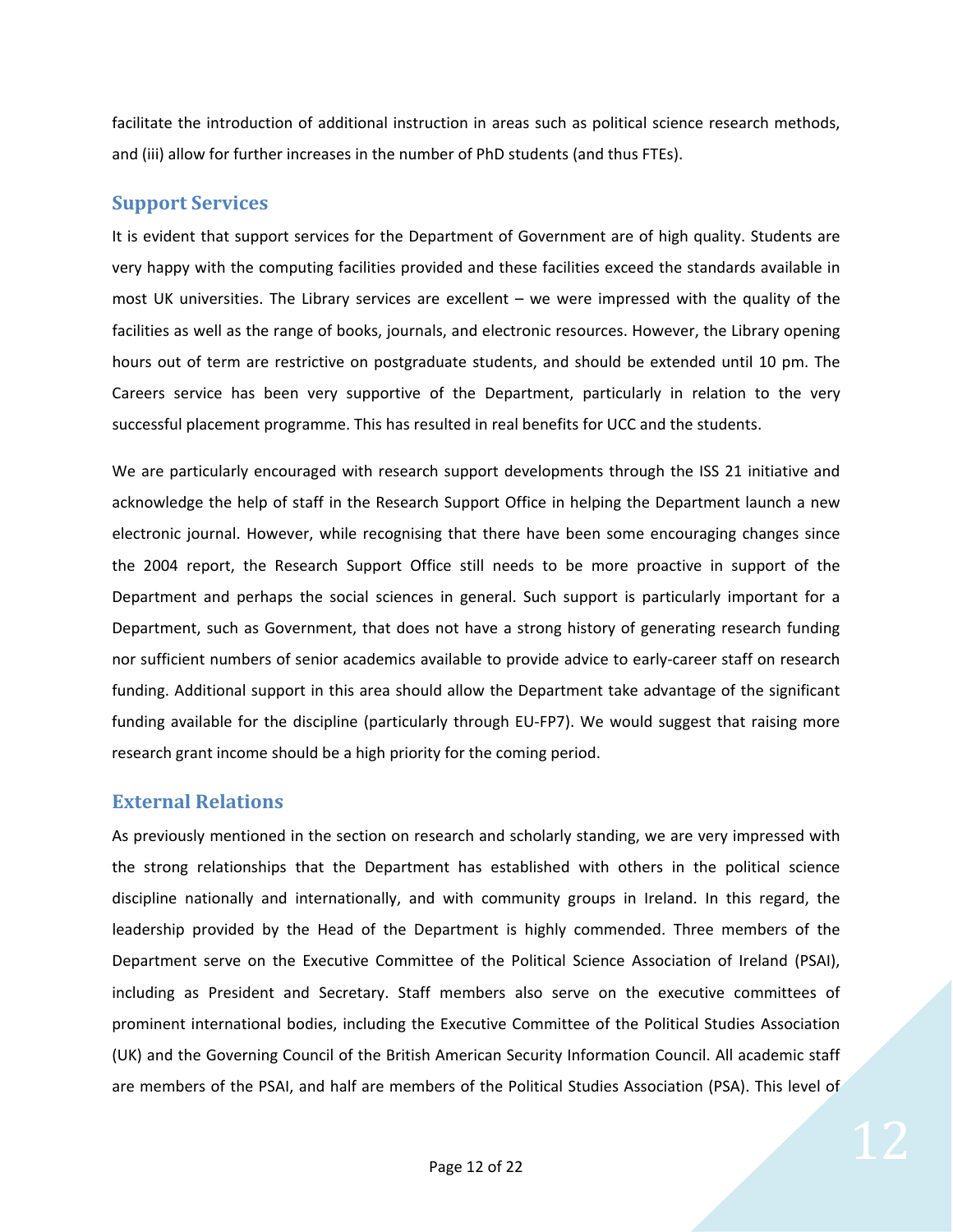<span id="page-12-0"></span>involvement is higher than in many Politics Departments elsewhere. In addition, the Department has active involvement with the European Confederation of Political Science Associations, European Consortium for Political Research (ECPR) and the American Political Science Association (APSA).

The Department has forged excellent relationships with local and national community groups. This is reflected through partnerships and events involving most Irish government Departments, numerous city and county councils, all major political parties, various immigrant groups and representative bodies, the prison service, the Democracy Commission, etc. It is evident that it is also expanding its profile internationally as evidenced by recently welcoming the former President of Latvia. As mentioned earlier, we believe that the Department needs to do more to celebrate these successes, particularly by publicising such events within UCC and the national media. We also believe that the Department's external relations would be a significant asset were it to cultivate a range of Continued Professional Development (CPD) programmes.

#### **Staffing**

It is evident that a large proportion of the staff is young, able, and extremely enthusiastic. They are one of the most promising Politics groups in Ireland and, with appropriate management and development, could form one of the leading Politics departments. However, it is clear that many staff members are frustrated and demoralised by the ongoing issues regarding the identity of the Department and the teaching of Politics in UCC, which we highlighted in the Preamble to this report. If this situation is not resolved soon, UCC is in danger of losing staff with significant ability and potential.

However, given the large proportion of staff members that are in their early careers and the small number of senior staff (the Department has only one professor and two senior lecturers) there is a very flat organisational structure in the Department, as we have mentioned earlier. This places a heavy leadership burden on a small number of staff, and results in early‐career staff having to accept high levels of administrative responsibility in areas traditionally reserved for senior staff (e.g. finances and placements) or administrators. We believe that the continuation of this situation would impede the professional and career development of the early‐career staff, and seriously limit the potential for the enhancement of the discipline within UCC. In addition, we see the administrative burden and the high student/staff ratio putting staff in the Department at a disadvantage vis‐à‐vis colleagues in other parts of UCC when applying for promotion through the internal promotion scheme.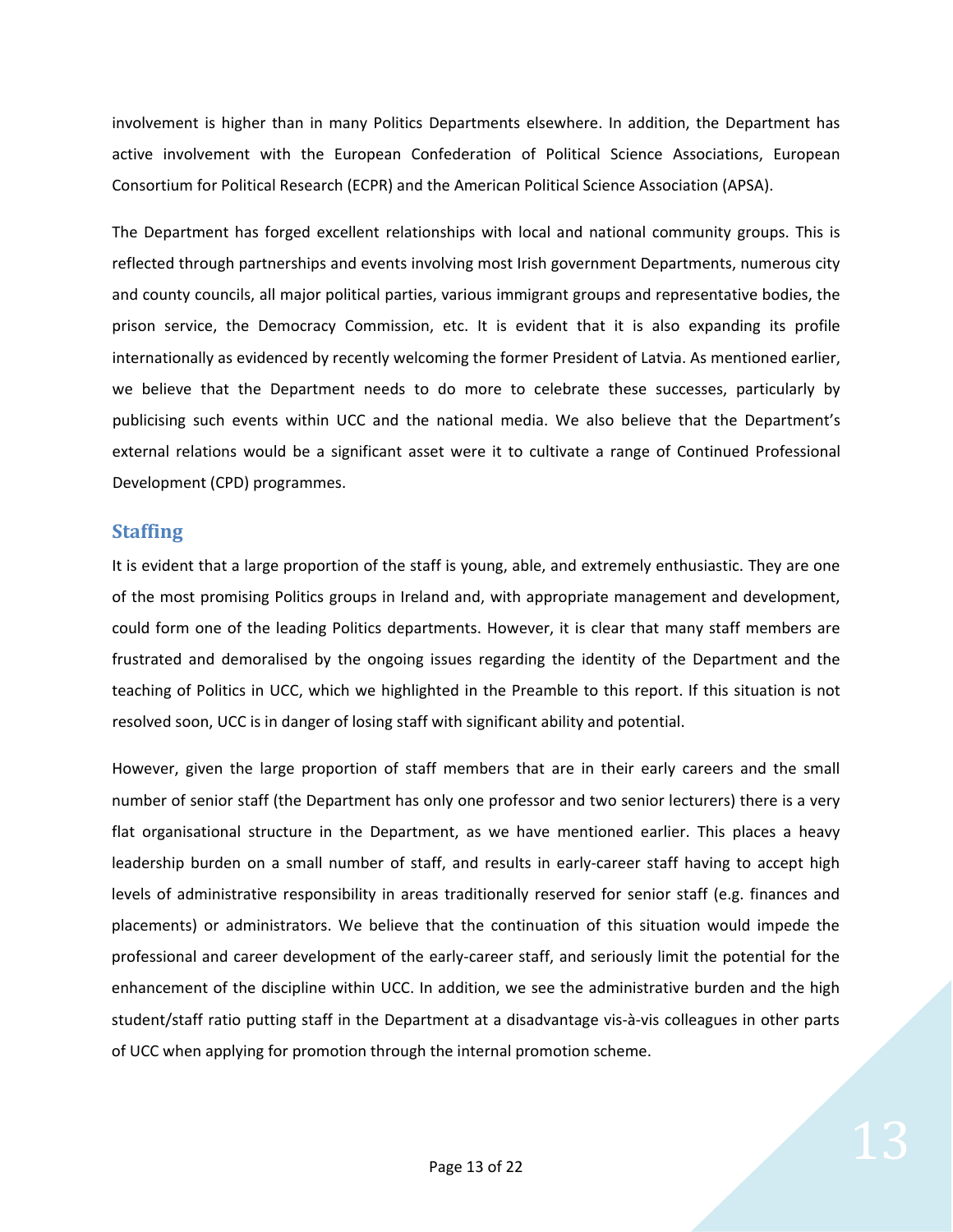<span id="page-13-0"></span>We think the overall staffing structure of the Department does not match its needs. While the ratio of permanent to temporary staff has improved since the 2004 review, there is still uncertainty about the ongoing funding for three temporary academic positions. In addition to securing the positions of the staff currently on temporary contracts, it is our view that the Department requires two more senior staff to assist in achieving the potential of existing staff and enhance the ability of the Department to contribute to the discipline nationally, internationally and in the wider community. In addition, there is a need for an improved programme of staff development, including more extensive research mentoring as discussed in the section on Research above.

As we have previously touched on, there is a need to improve the level and effectiveness of administrative support in the Department. Despite the high levels of growth in staff and student numbers, the level of administrative support has largely remained the same (one person) since the creation of the Department. While a Departmental Manager was appointed following the 2004 PRG report, this position was discontinued after one year. The hiring of an Executive Assistant on a temporary contract in the last year has improved the position but this contract is not guaranteed in the future. In order to provide appropriate administrative support to staff and students in the Department, this situation needs to be resolved. Otherwise it will not be possible to implement the recommendations in this report regarding reducing the administrative burden on early career staff and increasing the awareness campaign in secondary schools.

#### **Communications and Governance**

We believe that the governance mechanisms have become more formalised since the 2004 PRG report, and that staff meetings and those of specialist committees (e.g. undergraduate and postgraduate) are now held regularly. It is also evident that the Head of Department has continued to provide strong leadership in developing opportunities for the growth of the Department. However, there is a need for regular meetings devoted to research as discussed in the Research section of this report.

In addition, as might be expected given the significant growth in Department numbers and activities in recent years, there is a continuing need for the Department to reconsider the suitability of existing communications and governance mechanisms. Staff members suggested that some improvements could be made in the ways decisions were communicated, particularly those decisions taken outside staff meetings. While some decision making on an ad hoc basis is necessary for the proper functioning of any progressive Department, we believe that the significant administrative responsibility being placed on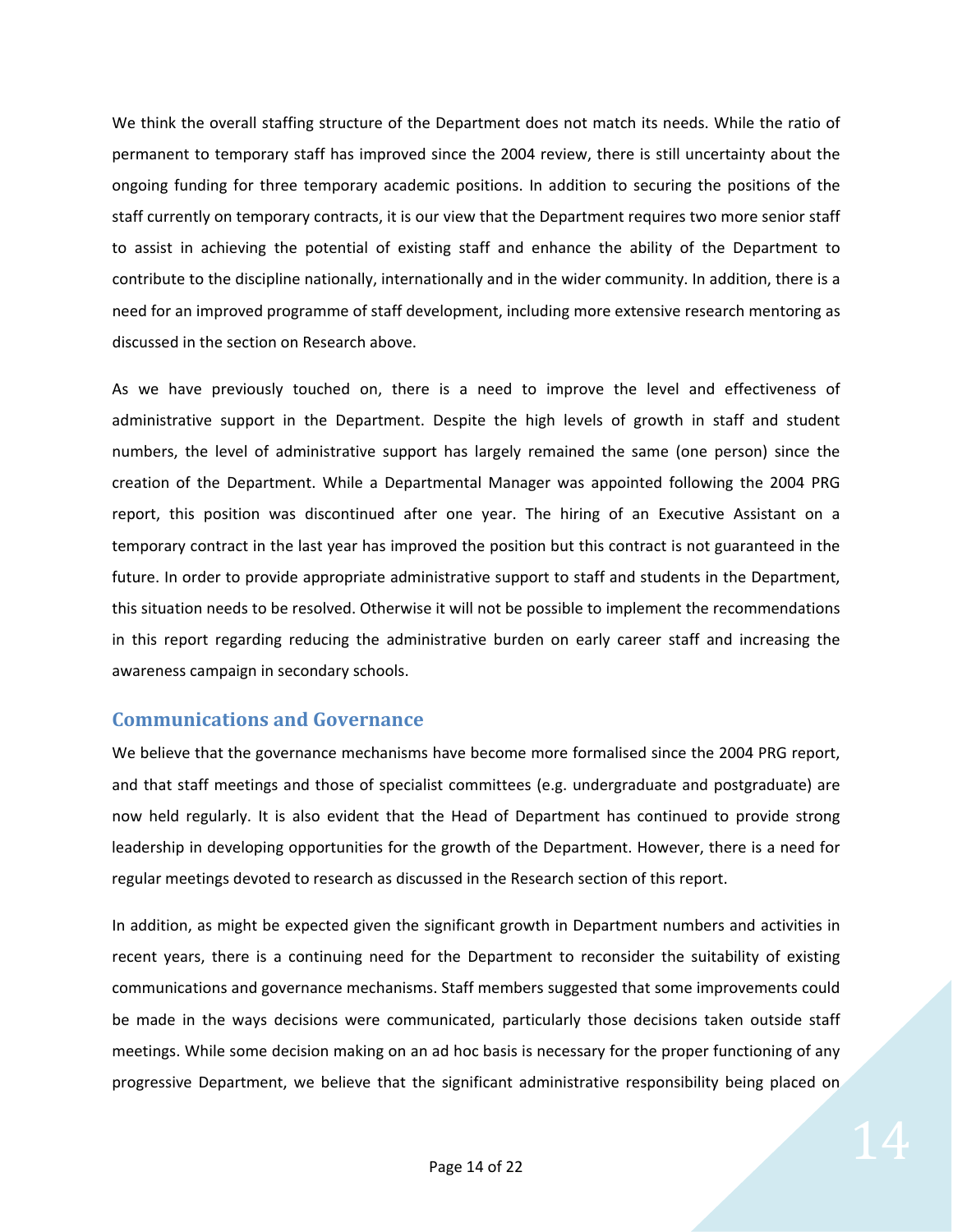<span id="page-14-0"></span>early-career staff in relation to important departmental matters is not conducive to proper communications and governance in a department of this size. We noted the comments of the 2004 PRG in this regard, and believe that this is an area that the Department should be able to address reasonably quickly.

#### **Accommodation**

It is clear that the growth of the Department since the last review in 2004 has placed a strain on the available space. Most of the offices are in block B of the O'Rahilly Building, with two staff members in one office in block A. The Department lacks space for the proper housing of administrative supplies and archived student assessments (surely a quality‐control issue). It also has to rely on space provided by another Department to accommodate a photocopier. The Department has to purchase a larger photocopier to cope with the expansion in student numbers and other activities, and it is not clear whether the space provided by the other Department will be able to accommodate the new photocopier (this room already has three photocopiers).

The Department has responded well to the call to expand postgraduate numbers and currently has 12 full-time PhD students. However, it is a matter of concern that the Department does not have accommodation for their postgraduate students, particularly as this was raised as an issue by the 2004 PRG. We were informed that students have to use lecture rooms (when they are not being used) and open communal areas in the corridors of the O'Rahilly building to work on their research and prepare the lectures that they deliver on a part‐time basis. As noted above, the early out of term closing hours in the Library is also a significant hindrance for these students. These students represent a significant source of income and research innovation (one has been awarded a Government of Ireland Scholarship) for the University, and their treatment in this way is a disgrace. The continuation of this situation will adversely affect the Department's ability to recruit quality research students. This is a matter that deserves urgent attention and resolution.

#### **Financing**

We recognise that, in common with other departments in the Commerce Faculty, the Department of Government has been regarded as a generator of income for the University. While we believe that the resourcing of the Department has improved since the 2004 report, the student/academic staff ratio is still high (in excess of 25/1), and the funding for library books and consumables is still low. While we have been assured that the new Resource Allocation Model (RAM) will provide a more transparent and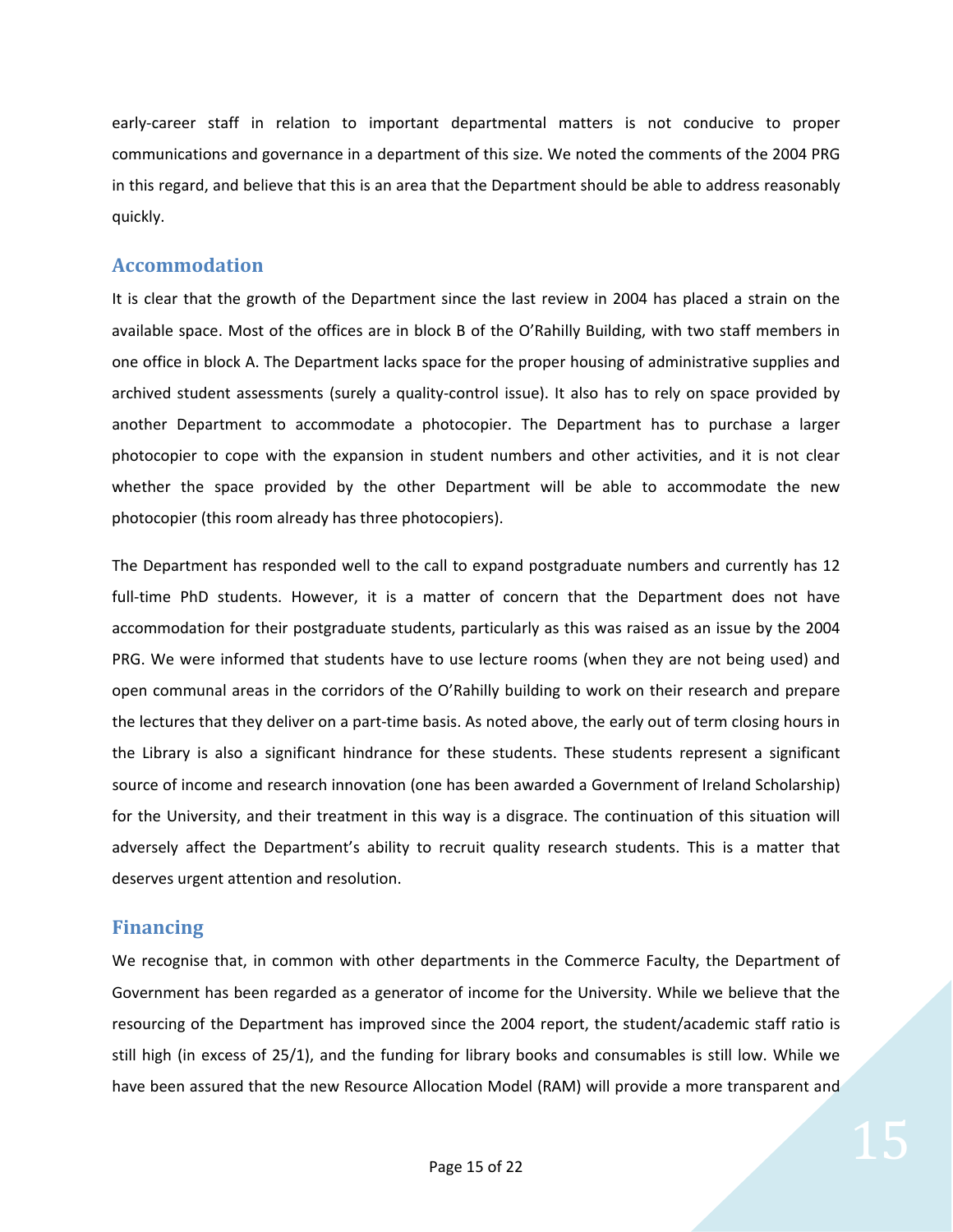<span id="page-15-0"></span>fairer allocation of funding to the Department in the future, the Department is still suffering from past constraints and under‐funding. This is particularly evident in relation to the resource lag following the expansion of the Department. It is to the credit of the Department that it has managed to develop while operating within its straitened budget allocation. Given the new RAM, it would now be timely for the Head of Department to liaise with the Head of College to ensure strategic investment in the discipline. We have recommended elsewhere in the report that the Department generate additional revenue by offering Continuing Professional Development (CPD) courses. It is important that the Head of College agrees to 'ring-fence' such additional income for the further development of the Department.

# **Departmental Coordinating Committee & the Preparation of the Self-Evaluation Report**

The Self‐Evaluation Report prepared by the Department included all staff in the preparation. The PRG commended the engagement of all staff in the process and the fact that students were fully consulted during the preparation stage.

# **RECOMMENDATIONS**

The PRG considered very carefully all the recommendations in the Self‐Evaluation Report prepared by the Department of Government and have incorporated these, as the Group deemed appropriate, in the recommendations for improvement made below.

- 1. Resolve the identity of the Department, particularly in relation to research and teaching in the Discipline of Politics. We believe that the Department of Government has the potential to become one of the leading Departments of Politics in Ireland, with a strong international reputation. In the long term, the University might seek to make the most of the political scientists that it employs by establishing a School of Politics with the Department of Government as its core, and inviting Politics academics outside the Department to join. This would permit the Department of Government to flourish as the key unit involved in teaching and research in the Politics Discipline.
- 2. Consider re-branding both the Department of Government and the BSc (Government) with a view to reflecting more accurately their relevance within the discipline of Politics to external stakeholders (including potential students) and amongst the wider University community.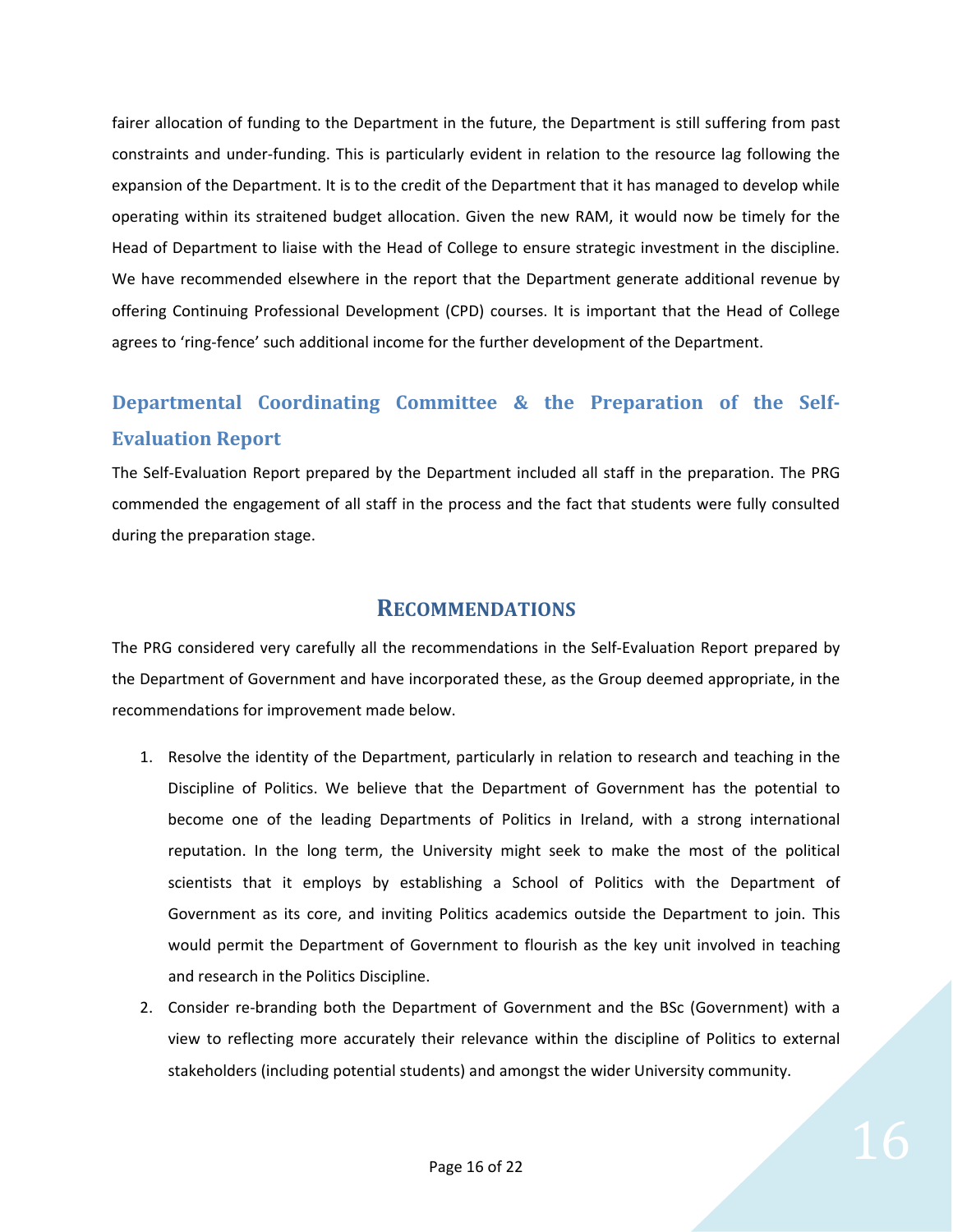- 3. Resolve the structural position of the Department within the College of Business and Law. In particular, we recommend that the Department should seek to enhance co-operative relationships with other Departments in the College in relation to programmatic and research collaboration. If a Business School were to emerge from ongoing restructuring, we recommend that the Department of Government should not be incorporated into such a School. We believe that such form of restructuring would hinder the development of the Politics discipline in UCC.
- 4. That the College of Business and Law should make a strategic investment in new senior staff (Senior lecturer/Professor) in the Department with a view to (i) leveraging the expertise of the Department to enhance the competitive positioning of the College, (ii) improving research mentoring for early‐career staff, and (iii) reducing the leadership burden on the existing senior staff.
- 5. Reduce the unnecessary non-academic administrative burden on college lecturers, particularly in relation to finance and placements.
- 6. Regularly review the number of modules taught.
- 7. Increase the administrative support available to the Department by (i) securing the tenure of the temporary executive assistant, (ii) provide training for administrative staff, and (iii) putting in place a process for securing the services of a full‐time Departmental Manager.
- 8. Devise and implement a strategy for staff development, particularly in relation to research and publications. This should include formal research mentoring and the establishment of the role of Research Director (which should be filled by a senior staff member e.g. Senior Lecturer/Professor) in order to give encouragement for, and a focus to, applications for research funding and publications.
- 9. Formalise the process of visiting positions to ensure that students are exposed to disciplinary experts in leading Politics Departments internationally. We recommend that a Visiting Professorship be facilitated with a view to providing research and career mentoring for staff.
- 10. Liaise more closely with ISS 21 in relation to the expertise available on writing research grants in the social sciences.
- 11. Secure a more effective strategy for sabbatical leave that will ensure that all staff (but particularly early career staff) can (i) develop funding linkages with politics researchers and networks abroad and (ii) increase the level of research collaborations.
- 12. Formalise the position in relation to promoting awareness of the BSc Government degree in secondary schools. We recommend that academic staff at all levels should conduct more school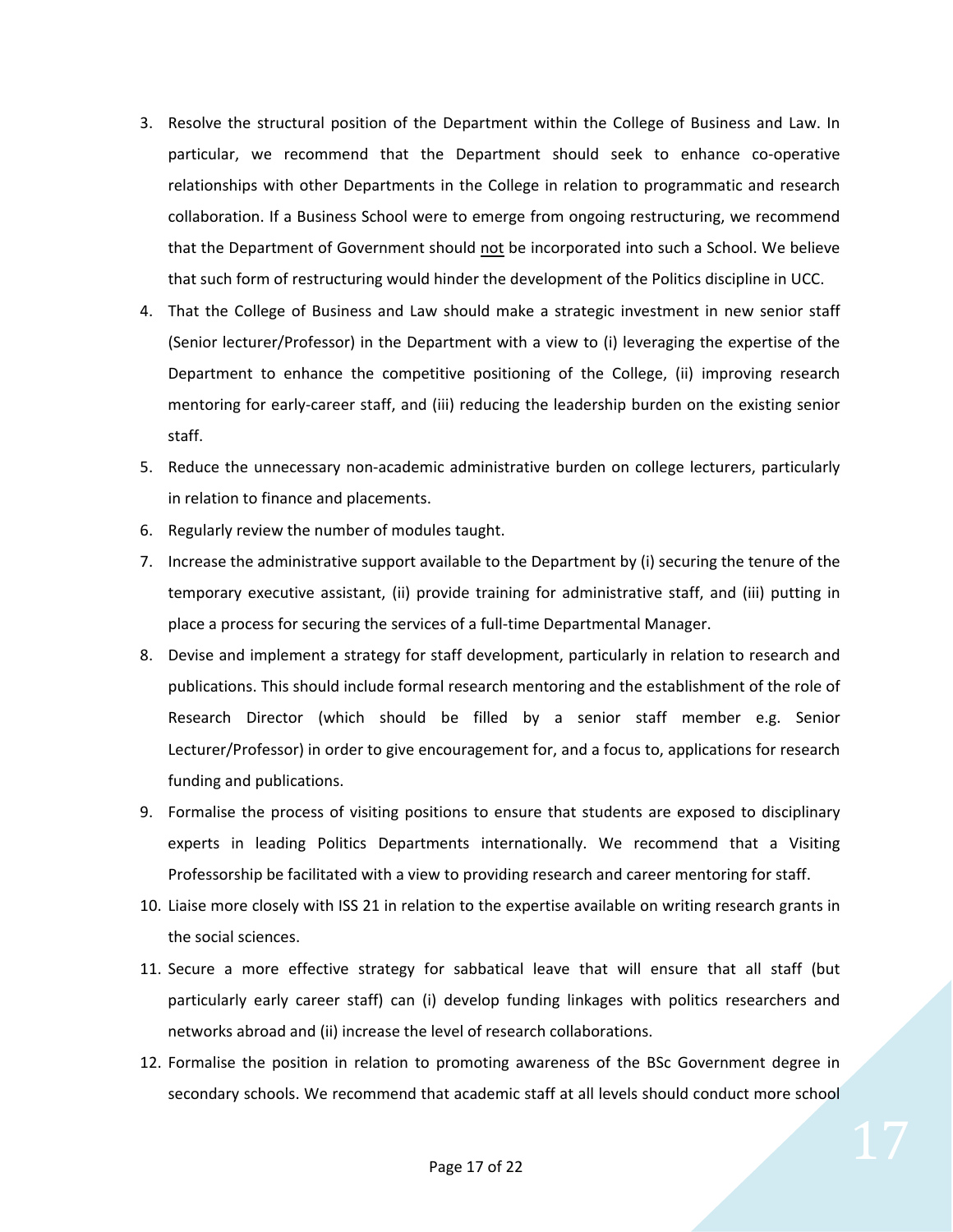visits. The arrangements for these visits should be facilitated by improved administrative support. We see this as a key aspect of improving the CAO points scores of incoming students.

- 13. Continue growth at postgraduate level. Increase the amount of structured education on the PhD programme in line with UCC guidelines for 30‐90 credits to be taken as part of the programme. In particular, we recommend additional modules on both qualitative and quantitative research methods in political science. Such modules could be offered in conjunction with other Departments in Business and Law and/or Social Science. We also recommend that a Masters opt-out be offered for students who complete 60 credits but do not submit a doctoral thesis. Such credits may include taught modules and/or a dissertation (e.g. M. Res model).
- 14. Pursue the Space sub‐committee to secure long‐term dedicated space for PhD students and staff. There is also a need for additional space for archiving student assessments etc. We consider this a matter of some urgency, and that the Head of College should be consulted on this issue immediately.
- 15. Generate additional income by offering more Continued Professional Development (CPD) and programmes such as the JYA Certificate in Irish Politics Today. We are particularly impressed with current community outreach initiatives (e.g. prisoners and immigrants) and recommend that the Department should explore more of these initiatives with a view to (i) increasing the community profile of the Department and (ii) generating additional income.
- 16. Ring-fence some of this income for staff development and support.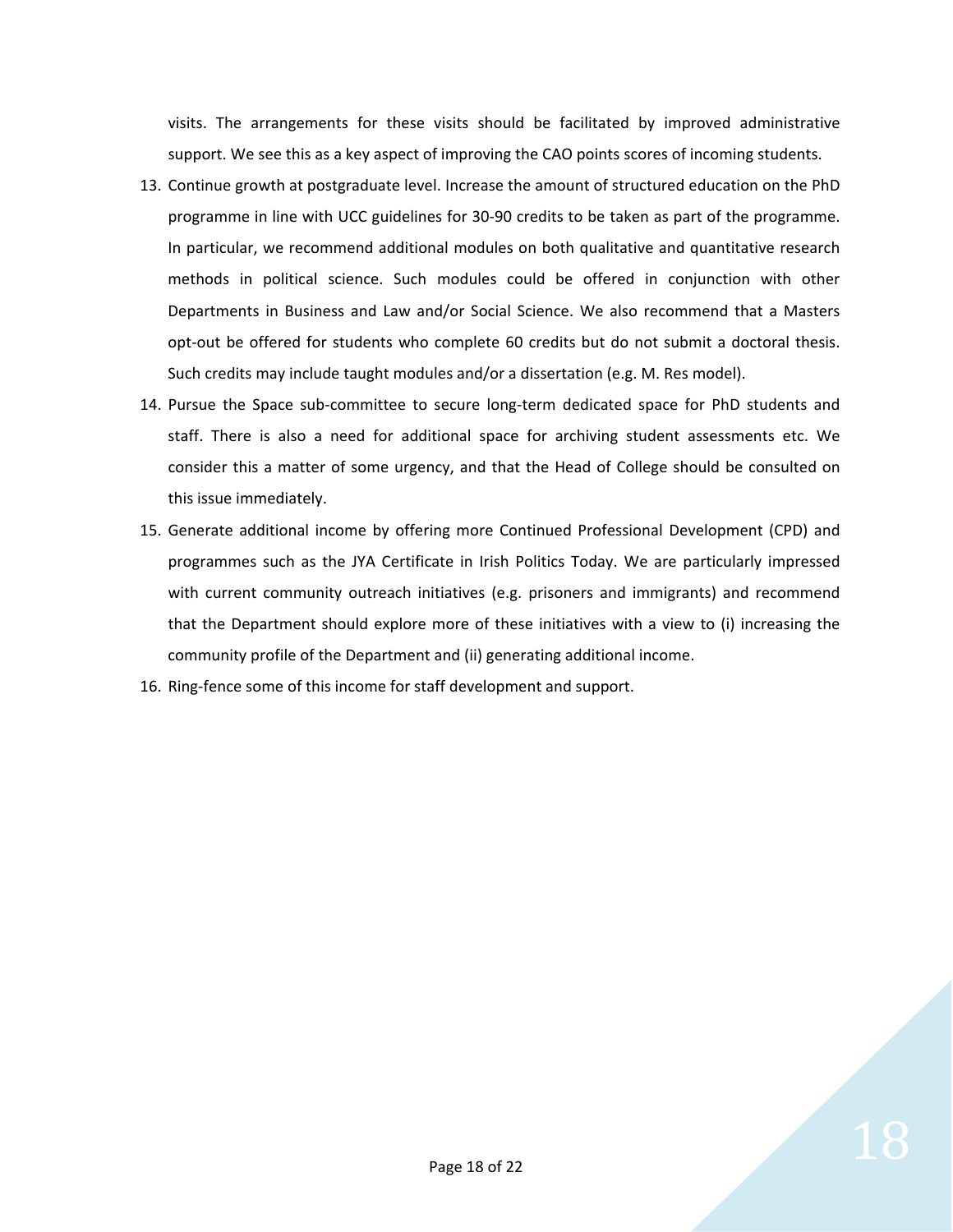# **APPENDIX A: PEER REVIEW GROUP SITE VISIT TIMETABLE**

#### <span id="page-18-0"></span>**In Summary**

| Tuesday 28 October:   | The Peer Review Group arrived at the Kingsley Hotel for a briefing from the<br>Director of the Quality Promotion Unit, followed by a meal with<br>representatives from the Department.                                                                                                                                             |  |
|-----------------------|------------------------------------------------------------------------------------------------------------------------------------------------------------------------------------------------------------------------------------------------------------------------------------------------------------------------------------|--|
| Wednesday 29 October: | The Peer Review Group considered the Self-Evaluation Report and met<br>Departmental staff and student and stakeholder representatives. A working<br>private dinner was held that evening for the Peer Review Group.                                                                                                                |  |
| Thursday 30 October:  | The Peer Review Group met relevant officers of UCC. The first draft of the<br>final report was prepared and an exit presentation was given by the Peer<br>Review Group to all members of the Department. A working private dinner<br>was held that evening for the Peer Review Group. This was the final evening<br>of the review. |  |
| Friday 31 October:    | External Peer Review Group members departed                                                                                                                                                                                                                                                                                        |  |

| Tuesday 28 October 2008 |                                                                                         |  |  |
|-------------------------|-----------------------------------------------------------------------------------------|--|--|
| $16.00 - 18.00$         | Meeting of members of the Peer Review Group                                             |  |  |
|                         | Briefing by Director of Quality Promotion Unit, Dr. N. Ryan.                            |  |  |
|                         | Group agreed final work schedule and assignment of tasks for the following 2 days.      |  |  |
|                         | Views were exchanged and areas to be clarified or explored were identified.             |  |  |
|                         | Venue: Suite 5A, Business Centre, Kingsley Hotel                                        |  |  |
| 19.00                   | Dinner for members of the Peer Review Group and representatives from the<br>Department. |  |  |
|                         | Departmental Representatives:                                                           |  |  |
|                         | Ms. Fiona Buckley                                                                       |  |  |
|                         | Dr. Mary Murphy                                                                         |  |  |
|                         | Dr. Emmanuelle Schon-Quinlivan                                                          |  |  |
|                         | Ms. Ann McCann                                                                          |  |  |
|                         | Dr. Seamus O'Tuama                                                                      |  |  |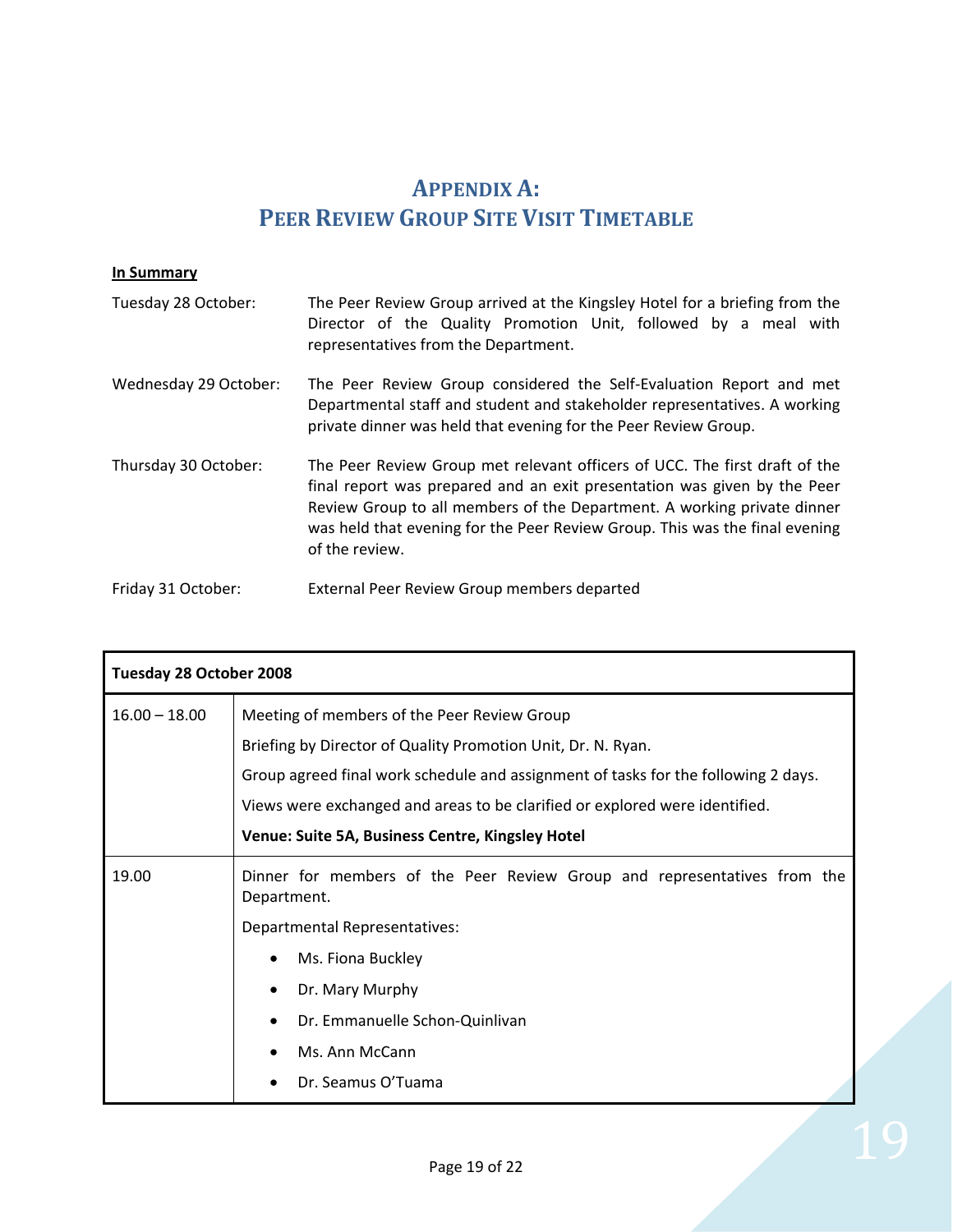|                                     | Dr. Theresa Reidy<br>$\bullet$                                                                   |                                       |  |  |
|-------------------------------------|--------------------------------------------------------------------------------------------------|---------------------------------------|--|--|
|                                     | Dr. Liam Weeks                                                                                   |                                       |  |  |
|                                     |                                                                                                  |                                       |  |  |
|                                     | Dr. Andrew Cottey                                                                                |                                       |  |  |
| <b>Wednesday 29 October 2008</b>    |                                                                                                  |                                       |  |  |
| Venue: O'Rahilly Building, Room 207 |                                                                                                  |                                       |  |  |
| $08.30 - 09.00$                     | Convening of Peer Review Group and consideration of Self-Evaluation Report                       |                                       |  |  |
| $09.00 - 09.30$                     | Meeting with Dr Seamus O'Tuama (for Professor Neil Collins, Head of Department)                  |                                       |  |  |
| $10.00 - 11.00$                     | Group meeting with all staff of the Department:                                                  |                                       |  |  |
|                                     | Ms. Fiona Buckley                                                                                | Dr. Clodagh Harris                    |  |  |
|                                     | Mr. Shane MacGiollabhui                                                                          | Ms. Ann McCann                        |  |  |
|                                     | Dr. Mary Murphy                                                                                  | Ms. Margaret O'Brien                  |  |  |
|                                     | Dr. Seamus O'Tuama                                                                               | Dr. Aodh Quinlivan                    |  |  |
|                                     | Dr. Emmanuelle Schon-Quinlivan Dr. Theresa Reidy                                                 |                                       |  |  |
|                                     | Dr. Liam Weeks                                                                                   |                                       |  |  |
| $11.00 - 11.15$                     | Tea/coffee                                                                                       |                                       |  |  |
| $11.00 - 12.30$                     | Private meetings with staff                                                                      | Private meetings with staff           |  |  |
|                                     | <b>PRG Members</b>                                                                               | <b>PRG Members</b>                    |  |  |
|                                     | Professor John Benyon                                                                            | Professor David Denver                |  |  |
|                                     | Mr. Martin Hayes                                                                                 | Professor Yvonne Galligan             |  |  |
|                                     |                                                                                                  | Dr. Patrick Finnegan                  |  |  |
|                                     | 11.15 - 11.30 Dr. Liam Weeks                                                                     | 11.15 - 11.30 Ms. Margaret O'Brien    |  |  |
|                                     | 11.30 - 11.45 Dr. Theresa Reidy                                                                  | 11.30 - 11.45 Dr. Clodagh Harris      |  |  |
|                                     | 11.45 - 12.00 Dr. Emanuelle Schon-                                                               | 11.45 - 12.00 Mr. Shane MacGiollabhui |  |  |
|                                     | Quinlivan                                                                                        | 12.00 - 12.15 Ms. Ann McCann          |  |  |
|                                     | 12.00 - 12.15 Ms. Fiona Buckley                                                                  | 12.15 - 12.30 Dr. Aodh Quinlivan      |  |  |
|                                     | 12.15 - 12.30 Dr. Mary Murphy<br>Venue: O'Rahilly Building, Room 207                             | Venue: O' Rahilly Building, Room 220  |  |  |
| $12.30 - 13.30$                     | Working private lunch for members of Peer Review Group                                           |                                       |  |  |
| 13.30 - 14.00                       | Visit to core facilities of the Department, escorted by Dr. Seamus O'Tuama and Dr.<br>Liam Weeks |                                       |  |  |
| $14.00 - 14.45$                     | <b>PRG Members</b>                                                                               | <b>PRG Members</b>                    |  |  |
|                                     | Professor David Denver                                                                           | Professor John Benyon                 |  |  |
|                                     | Professor Yvonne Galligan                                                                        | Mr. Martin Hayes                      |  |  |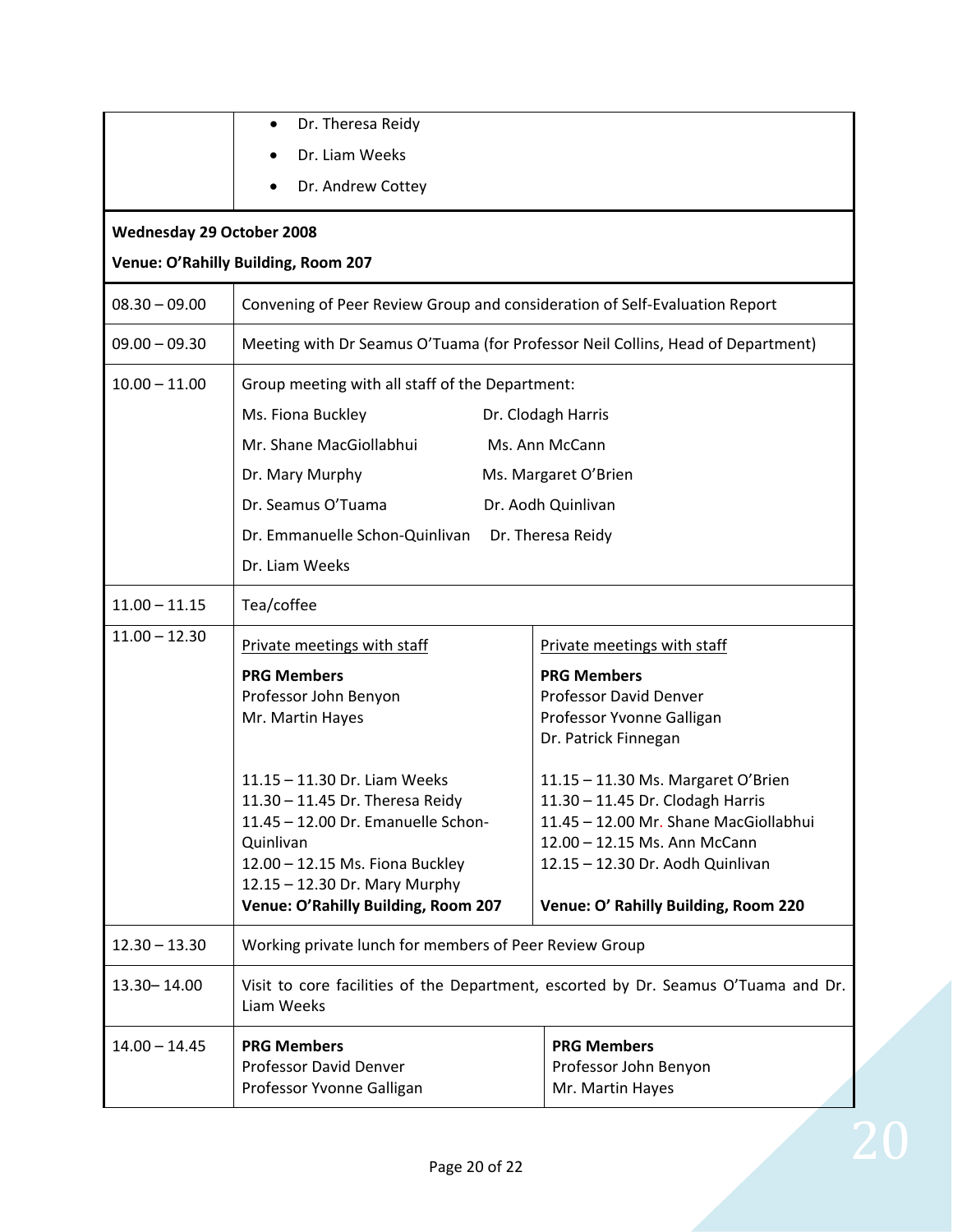|                 | Dr. Patrick Finnegan                                                              |                                                                                        |  |
|-----------------|-----------------------------------------------------------------------------------|----------------------------------------------------------------------------------------|--|
|                 | Meeting with 2 <sup>nd</sup> Year Students                                        | Meeting with 1 <sup>st</sup> Year Students                                             |  |
|                 |                                                                                   | Steven Noonan                                                                          |  |
|                 | Daniel Timothy Healy                                                              | Neill O'Callaghan                                                                      |  |
|                 | Patrick Higgins                                                                   | Corinna O'Sullivan                                                                     |  |
|                 | Kevin Hiney<br>Amin Shanfi Isaloo                                                 | <b>Edward Quinn</b>                                                                    |  |
|                 | <b>Tracie Lane</b>                                                                | Colin Ryan                                                                             |  |
|                 | Laura Murphy                                                                      |                                                                                        |  |
|                 | Venue: O'Rahilly Building, Room 207                                               | Venue: O'Rahilly Building, Room G40                                                    |  |
| $14.45 - 15.30$ |                                                                                   |                                                                                        |  |
|                 | Meeting with 3 <sup>rd</sup> Year Students<br>Aoife Clancy                        | Meeting with 4 <sup>th</sup> Year Students<br><b>Colm Diamond</b>                      |  |
|                 | <b>Rory Cocking</b>                                                               | Margaret Donnellan                                                                     |  |
|                 | Peter Horgan                                                                      | Amanda Merrigan                                                                        |  |
|                 | Jeanette Levis                                                                    | Ita O'Sullivan                                                                         |  |
|                 | lan Mawe                                                                          |                                                                                        |  |
|                 | Eadaoin O'Halloran                                                                |                                                                                        |  |
|                 | Venue: O'Rahilly Building, Room 207                                               | Venue: O'Rahilly Building, Room 207                                                    |  |
| $15.30 - 15.45$ | Tea/coffee break                                                                  |                                                                                        |  |
| $15.45 - 16.15$ | <b>Albany Group</b>                                                               |                                                                                        |  |
|                 | Mr. Carl Swidorski                                                                |                                                                                        |  |
|                 | Ms. Theresa Swidorski                                                             |                                                                                        |  |
| $16.15 - 16.55$ | <b>Representatives of Graduate Students</b>                                       |                                                                                        |  |
|                 | Chantelle Wallace (MBS)                                                           | Fergal McDonald (PhD Year 2)                                                           |  |
|                 | Philip Murphy (PhD Year 2)                                                        | Tim McCarthy (PhD Year 2)                                                              |  |
|                 | Monica O'Mullane (PhD Year 4)                                                     | Lyndsey Power (PhD Year 4)                                                             |  |
| $17.00 - 18.30$ | Meetings with representatives of stakeholders                                     |                                                                                        |  |
|                 | Ms. Mary Rose Desmond, Assistant to Mr. Micheál Martin, TD                        |                                                                                        |  |
|                 | Ms. Noelle Desmond: Past Graduate<br>$\bullet$                                    |                                                                                        |  |
|                 | $\bullet$                                                                         | Ms. Hannah Lane, Assistant to Ms. Kathy Synnott, MEP: Past Graduate                    |  |
|                 | $\bullet$                                                                         | Ms. Jacqueline Moore, Standards in Public Office Commission: Employer on               |  |
|                 | placement programme                                                               |                                                                                        |  |
|                 |                                                                                   | Ms. Elena Platonova, Assistant to Ms. Kathy Synnott, MEP: Past Graduate                |  |
|                 | Mr. Tommy Quinn, Head of Strategic HR and Candidate Relations                     |                                                                                        |  |
|                 | <b>Public Appointment Service: Employer</b>                                       |                                                                                        |  |
|                 | Venue: Staff Common Room, North Wing, Main Quadrangle, UCC                        |                                                                                        |  |
| 19.00           | Meeting of Peer Review Group to identify remaining aspects to be clarified and to |                                                                                        |  |
|                 |                                                                                   | finalise tasks for the following day, followed by a working private dinner for members |  |
|                 |                                                                                   |                                                                                        |  |